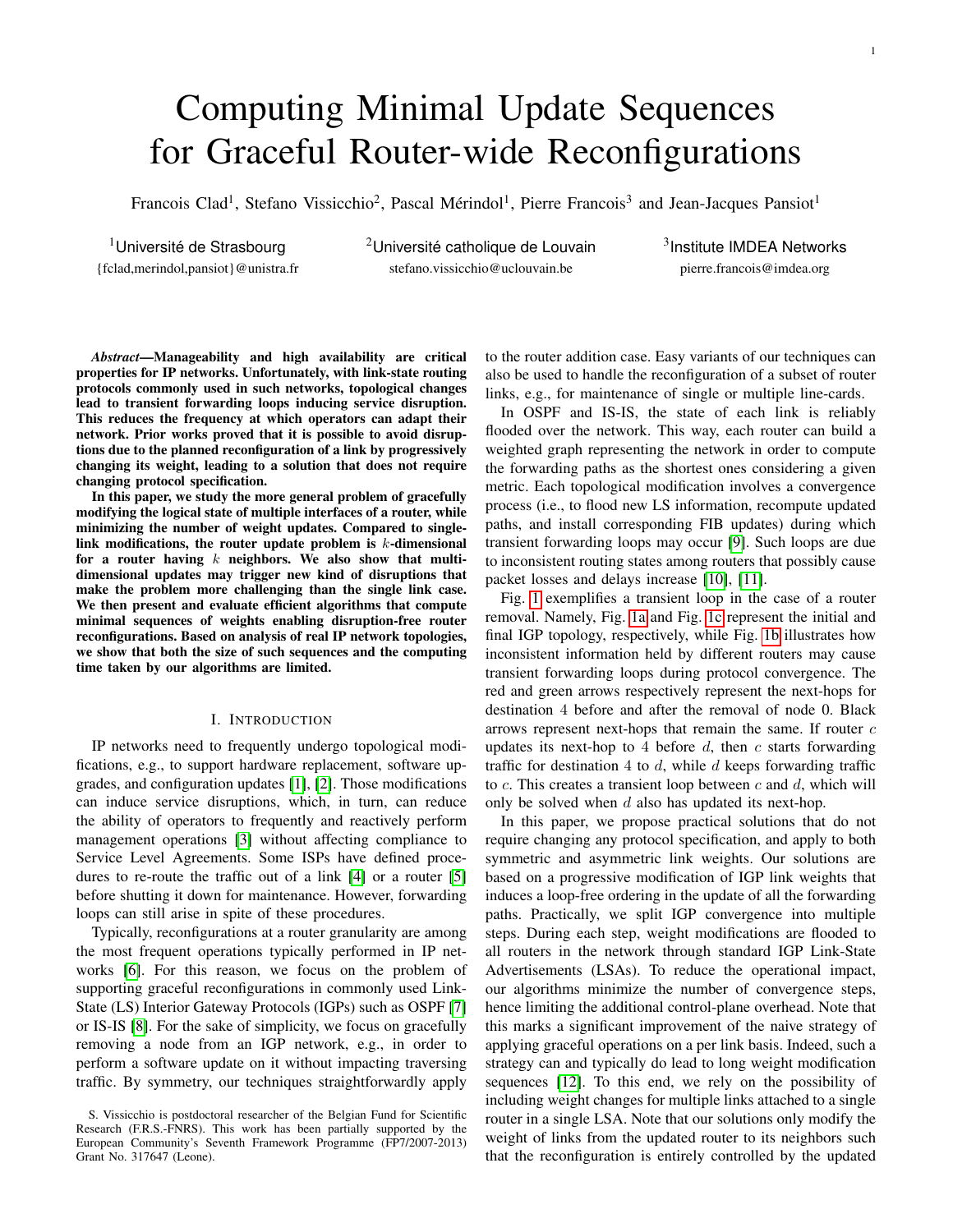<span id="page-1-0"></span>

Fig. 1: A transient forwarding loop can occur between nodes c and d for destination 4 during the routing convergence.

<span id="page-1-1"></span>

|                         | Intermediate           |                           |  |
|-------------------------|------------------------|---------------------------|--|
|                         | <b>Transient Loops</b> | <b>Forwarding Changes</b> |  |
| with $\mu$ loop delay   | GBA                    | AGBA                      |  |
| $w$ /o $\mu$ loop delay | DGBH                   |                           |  |

TABLE I: Overview of our algorithmic contributions.

router. In the example in Fig. [1,](#page-1-0) if node 0, before its removal, sends an LSA to update the weights of links  $(0, 1), (0, 2)$  and  $(0, 3)$  to values 4, 2 and 4 respectively, then d will switch to its final forwarding path while  $c$  will not. This guarantee no transient loop between  $c$  and  $d$  when  $c$  updates its FIB.

Computing minimal weight modification sequences is challenging for three main reasons. First, all the destinations in the network must be taken into account, as our goal is to minimize the number of steps across them. Contrary to the link modification problem studied in previous work [\[13\]](#page-10-4), the solution space for the node shutdown problem is  $k$ -dimensional, with  $k$ being the degree of the router to be updated. Second, applying several weight increments in a single LSA may lead to the use of next-hops that do not correspond to either initial nor the final ones. It is then not sufficient to analyze the initial and final routing states only to capture intermediate next hop changes that may provoke a new kind of disruptions such as flow deviations. In the example in Fig. [1,](#page-1-0) the updated node 0 may transiently use node 2 as next hop towards 4 during the convergence if the weights of 0 are set to the previously suggested values (4, 2 and 4, which are the minimal ones to avoid the loop between c and d). Third, those *intermediate forwarding changes* possibly lead to additional transient loops. In the initial state given in Fig. [1,](#page-1-0) one of the shortest paths from 2 to 4 includes 0, with 2 being in an Equal-Cost Multi-Path (ECMP) state. Hence, a new kind of transient loop can occur between 0 and 2, an intermediate loop that depends on the LSA injected to avoid the potential loop between  $c$ and d. Intermediate forwarding changes are necessary but not sufficient conditions to trigger such loops. Eventually, note that here a uniform increase of 3 on all links does not provoke such a loop while also avoiding loops between  $c$  and  $d$ . However, targeting minimal sequences generally comes at the cost of applying non-uniform weight-increment LSA.

To deal with transient loops (intermediate and non), we develop multiple algorithmic contributions, which are summarized in Table [I.](#page-1-1) Our algorithms target two different settings.

In the first setting, the next-hops of the reconfigured router

are kept constant during the entire IGP convergence by temporarily disabling synchronization of the router data-plane and control-plane, e.g., through the µ*loop delay* feature [\[14\]](#page-10-5). In this setting, no intermediate transient loop can occur, and the graceful sequence minimization problem is optimally solved by the Greedy Backward Algorithm (GBA). For every destination, GBA extracts the constraints that prevent transient loops resulting from the union of the initial and final forwarding paths. It then greedily computes minimal sequences of weight changes that verify all the extracted constraints.

In the second setting, data-plane and control-plane remain synchronized, and intermediate transient loops should be prevented algorithmically. For this setting, we propose two extensions of GBA. The first extension, called Adjusted Greedy Backward Algorithm (AGBA), provably finds a minimal sequence that prevents both transient loops and intermediate forwarding changes. In particular, to avoid intermediate forwarding changes, it verifies that weight changes comply with a system of linear inequalities. Note that AGBA can also be used in the first setting if intermediate forwarding changes have to be avoided. The second extension, called Dynamic Greedy Backward Heuristic (DGBH), computes sequences that prevent any kind of transient loops (including intermediate ones) but not intermediate forwarding changes in general. Intermediate transient loops are simply prevented by augmenting the set of constraints. DGBH is a heuristic in the sense that the sequences it computes are safe but not provably minimal with respect to the loop prevention problem.

In this paper, we consider the case of a non-urgent router update as for maintenance. Our approach can theoretically be combined with fast-reroute techniques to address failure use cases. However, investigating their practical interactions is out of the scope of this paper. We also assume that no network failure occurs while the sequence is applied on the network.

The rest of the paper is structured as follows. In Section [II,](#page-2-0) we introduce the notation and we formalize transient loop constraints. In Section [III,](#page-3-0) we describe our proposed solution, i.e., GBA, in the presence of  $\mu$ loop delay. In Section [IV,](#page-5-0) we extend theory and GBA to algorithmically solve intermediate disruptions. In particular, we provide details on our AGBA and DGBH algorithms. In Section [V,](#page-7-0) we report the results of our experiments performed on several real IGP network topologies. Our evaluation shows the effectiveness and efficiency of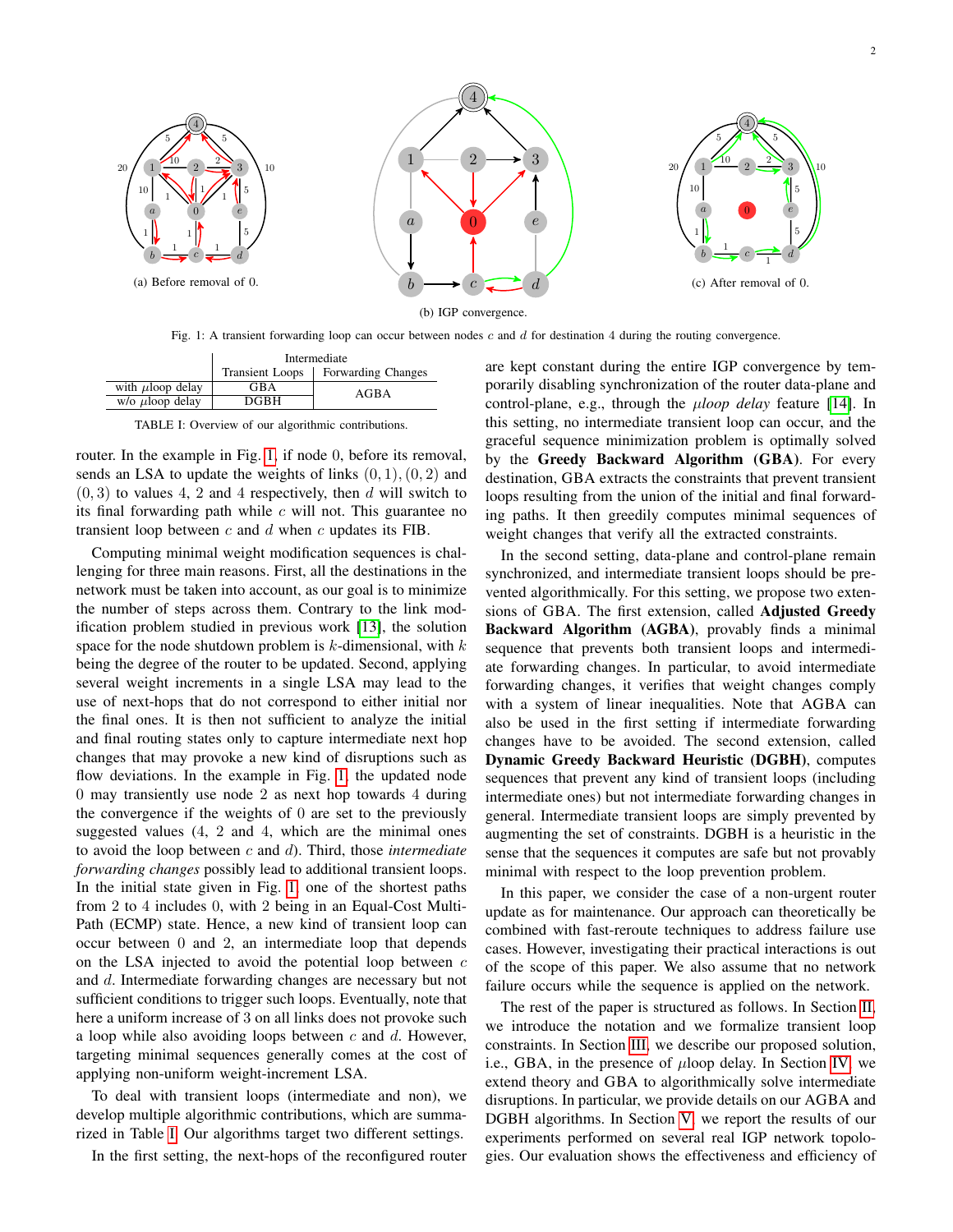our algorithms, suggesting the possibility of including them in current router OSes. Finally, in Section [VI](#page-9-8) and [VII,](#page-9-9) we compare our contributions with related works and conclude.

# II. MODEL AND NOTATIONS

<span id="page-2-0"></span>In link-state IGPs, forwarding paths are computed as the shortest paths on a weighted graph  $G = (N, E, w)$ , such that  $N$  is the set of IGP routers,  $E$  is the set of IGP adjacencies between routers, and  $w : E \to \mathbb{N}$  maps each directed link to its integer weight as defined by the IGP configuration. In the following, we focus on the problem of avoiding transient loops during the IGP convergence after a router removal. We denote the initial IGP graph as  $G$ , the router to be removed as 0, and the final IGP graph as  $G' = G \setminus \{0\}.$ 

Since multiple paths can have the same cost for any sourcedestination pair, the set of shortest paths from each source to a single destination forms a Directed Acyclic Graph, called *Reverse Shortest Path DAG* (RSPDAG). Hence, we denote as  $RSPDAG(d, X)$  the set of forwarding paths computed by IGP routers towards a given destination  $d$  in a graph  $X$ . Transient loops can occur during the transition from  $G$  to  $G'$ if and only if  $RSPDAG(d, G) \cup RSPDAG(d, G')$  contains cycles (see, for example, Fig. [1\)](#page-1-0). For the sake of simplicity, we use  $RSPDAG(d)$  and  $RSPDAG'(d)$  as shortcuts for  $RSPDAG(d, G)$  and  $RSPDAG(d, G \setminus \{0\})$  respectively.

Our convergence technique relies on a progressive modification of the IGP weights configured on the outgoing links of 0. Formally, it consists in computing a sequence of intermediate weighted graphs  $G_0, G_1, \ldots, G_n$ , where  $G_0 = G, G_n = G'$ ,  $\forall \in \{1, ..., n\}, G_i = (N, E, w_i)$ , such that  $\forall i \in \{0, ..., n-1\}$ 1},  $RSPDAG(d, G_i) \cup RSPDAG(d, G_{i+1})$  contains no cycle. We generally refer to differences between weights in an intermediate graph  $G_i \neq G$  and initial weights in G as *weight increments*, and we call a sequence  $\{w_1, \ldots, w_n\}$  satisfying the previous property as a *weight increment sequence*. The term weight increment reflects our assumption that the weight of any link outgoing from 0 is always greater or equal to its initial weight. That is, since we aim at offloading traffic from the node to be removed, we do not consider sequences of weight modifications in which weights are decreased with respect to the initial state, as this can only make 0 more attractive. Nevertheless, we admit negative components in weight increments, e.g., if following positive increments.

We model a weight increment as a vector v, having  $|v|$ components. For any weight increment  $v$ , a component  $v[i]$ corresponds to the weight increment applied to the  $i$ -th outgoing link. Vectors of the same size can be compared, and partial order relationships can be defined between them. In particular, we say that two vectors  $v_1$  and  $v_2$  of size  $k \geq 0$  are equal, i.e.,  $v_1 = v_2$ , if  $\forall i \in \{1, ..., k\}$   $v_1[i] = v_2[i]$ . Similarly, >,  $\geq, \leq, \leq$  relationships, hold on vectors if they hold on all the corresponding components. In addition, given two vectors  $v_1$ and  $v_2$  (such that  $|v_1| = |v_2| = k$ ), we say that  $v_1$  is *positively greater* than  $v_2$ , denoted  $v_1 >^+ v_2$  if  $\forall i \in \{1, ..., k\}$ 

$$
\begin{cases} v_1[i] > v_2[i] & \text{(if } v_2[i] \in \mathbb{N} \\ v_1[i] \ge 0 & \text{(if } v_2[i] \in \mathbb{Z}_{< 0} \end{cases}
$$

We now define the concept of loop-constraint to formalize property of the weight increment sequence that must hold to avoid transient loops. More precisely, we define *loopconstraint*, or simply *constraint*, as the weight increment interval associated to a single loop. For any given transient loop L, a loop-constraint l is a vector pair  $l := (\underline{l}, \overline{l})$ . Vectors  $l$  and  $l$  have one component per outgoing link of router 0 (i.e.,  $|\underline{l}| = |\overline{l}| = k$  with k is the degree of router 0), and respectively represent the set of minimum and maximal weight increments that *prevents* L. To compute numerical values of loop-constraints, we rely on *delta vectors* ∆. Given a router  $x \neq 0$  and a destination d,  $\Delta_d(x)$  is the vector of weight increments such that the shortest paths from  $x$  to  $d$  include both the initial and final paths (as computed in  $G$  and  $G'$ , resp.). Let  $C'(x, d)$  be the cost of the shortest paths from x to d in  $G'$ ,  $l_i$  be the i-th link outgoing from 0, and  $C(x, l_i, d)$ be the cost of the shortest path (without cycles) from  $x$  to  $d$ via  $l_i$  in G. By definition,

$$
\Delta_d(x)[i] = C'(x,d) - C(x,l_i,d)
$$

Let  $\vec{0}$  be the all-zero vector. Then, the loop-constraint l associated to a loop  $L$  to a destination  $d$  is defined as

$$
l:=(\underbar{l}:=\min_{\forall x\in L}(\Delta_d(x)),\bar{l}:=\max_{\forall x\in L}(\Delta_d(x)))
$$

Note that, for any destination d, the set of vectors  $\Delta_d(x)\forall x \in$ N is totally ordered. Indeed, for any router x, we have  $C(x, l_i, d) = C(0, l_i, d) - C(0, d) + C(x, d)$ . This implies that each x has the same offset among its  $\Delta_d(x)$  components for each destination d. Moreover, note that  $\Delta_d(x) = 0$  may imply an ECMP case on  $x$  potentially leading to an actual constraint.

By definition of  $\Delta$ , the vector  $v_x$  verifying  $\forall i \in$  $\{1,\ldots,k\}, v_x[i] = \max(\Delta_d(x)[i] + 1,0)$  is the smallest set of increments to be configured on the outgoing interfaces of router  $0$ , such that router x switches to its final state and no longer uses 0 to reach d. Hence, in order to satisfy a loop-constraint l such that  $\underline{l} = \Delta_d(z)$  and  $\overline{l} = \Delta_d(y)$ , and intermediate vector v must be positively greater than  $\Delta_d(z)$ , but not greater than or equal to  $\Delta_d(y)$ . Besides, if  $v_x[i] = 0$ the weight of  $l_i$  can be arbitrarily increased. The distance of shortest paths from the node y to d verifying  $l = \Delta_d(y)$  is strictly shorter than the ones using  $l_i$ .

As an example of  $\Delta$  and constraint vectors, consider again Fig. [1.](#page-1-0) In this figure,  $\Delta_4(c) = (4 \ 2 \ 4 \ -2)$  and  $\Delta_4(d) =$  $(202 - 4)$ , where components respectively map to links  $(0, 1)$ ,  $(0, 2), (0, 3),$  and  $(0, c)$ . As an illustration,  $\Delta_4(c)[1] = 4$  since  $C'(c, 4) = 11$  and  $C(c, (0, 1), 4) = 7$ . Adding 4 to the weight of link  $(0, 1)$  would make the path from c to 4 through  $(0, 1)$ as long as its final ones. Similar computations are applied to the other components of  $\Delta_4(c)$  and  $\Delta_4(d)$ . According to those computations, forwarding paths from  $c$  (resp.,  $d$ ) are then ensured not to include 0 when weight increments greater than  $\Delta_4(c)$  (resp.,  $\Delta_4(d)$ ) are applied to the outgoing links from 0. Moreover, the constraint  $l$  associated to the loop  $L$  between  $c$ and d is formalized as  $l = (\underline{l} = \Delta_4(d), \overline{l} = \Delta_4(c)).$ 

By definition of  $l$ , applying weight increments positively greater than l (resp.  $\bar{l}$ ) will cause the shortest paths from at least one router (resp. all the routers) in  $L$  not to traverse 0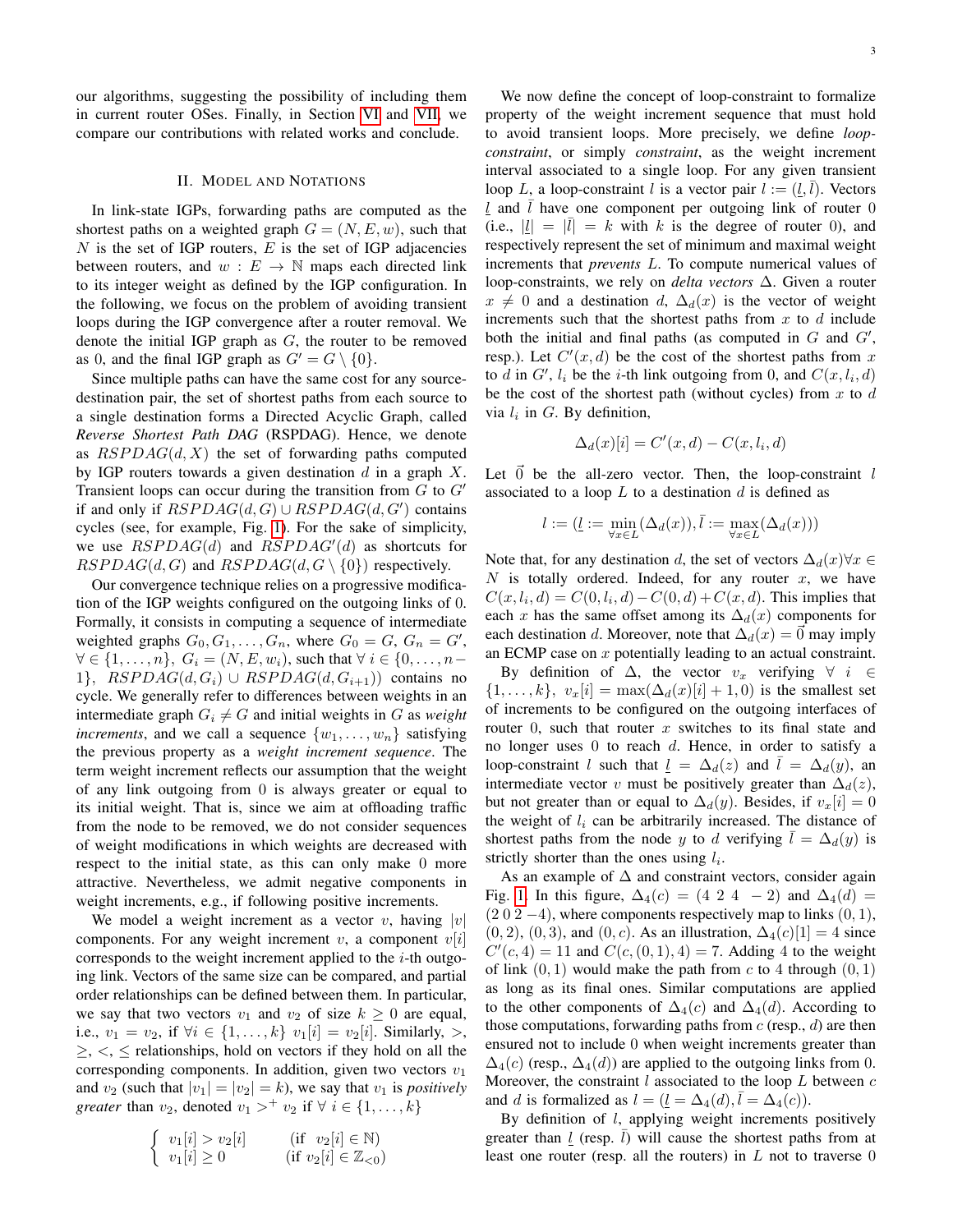anymore. In the previous example, applying a weight increment positively greater than  $l = \Delta_4(d)$  will cause d, but not necessarily  $c$ , to switch to its final shortest paths. Both  $c$  and  $d$  are guaranteed to switch to their respective final paths when the weight increments is positively greater than  $l = \Delta_4(c)$ . To provably avoid a transient loop, we must then force weight increments changing only to forwarding paths of d, e.g. a relative increase of (3 1 3 0), before applying the final weights.

To formally state the problem of finding such intermediate weight increments, we introduce the following terminology. We say that a weight increment v **meets** a constraint  $(l, \overline{l})$ if  $v >^+ l$  and  $\exists i \in \{1, ..., k\} \mid v[i] < \overline{l}[i]$ . We also say that a weight increment  $v$  **precedes** a constraint  $l$  if  $\exists i \in \{1, \ldots, k\} \mid v[i] \leq l[i] \neq 0$ , and that v **follows** l if  $\forall i \in \{1, ..., k\} \mid v[i] \geq \overline{l}[i]$ . Given a constraint l and a sequence of weight increments  $\{v_0, \ldots, v_n\}$  with  $v_0 = \overline{0}$  (initial state of node 0) and  $v_n$  containing all  $\infty$  (as after the removal of node 0), a pair of consecutive vectors  $v_i$  and  $v_{i+1}$  constitutes an *unsafe transition* if either i)  $v_i$ precedes <u>l</u> and  $v_{i+1}$  follows l; or ii)  $v_i$  follows l and  $v_{i+1}$ precedes *. Trivially, a pair of consecutive vectors is said to* form a *safe transition* with respect to a given constraint if it is not unsafe. In the previous example, the sequence of relative increments  ${0, \infty}$  contains an unsafe transition for the constraint  $l = \{(2 0 2 0), (4 2 4 0)\}\.$  On the contrary, both transitions in  $\{0, (3 \ 1 \ 3 \ 0), \vec{\infty}\}$  are safe with respect to l since the second vector (3 1 3 0) meets l. Note that *MAX\_METRIC* can be used in practice to enforce the final state  $\vec{\infty}$ .

A *safe sequence* contains safe transitions with respect to all loop-constraints. The following theorem holds.

<span id="page-3-1"></span>Theorem 1. *A weight sequence* s *avoids a loop* L *if and only if* s *contains only safe transitions with respect to the constraint corresponding to* L*.*

Intuitively, Theorem [1](#page-3-1) implies that, for each constraint  $(\underline{l}, \overline{l})$ , at least one vector must meet the constraint for each transition from weight increments smaller than  $l$  to those greater than  $\overline{l}$ , and vice versa. Intuitively, *always increasing* sequences seem to be the natural candidate for targeting minimality. A sequence  $s = \{v_0, \ldots, v_m\}$  is said *always increasing* if  $\forall i \in \{1, \ldots, m\}, v_{i-1} \leq v_i$ . Each sequence step meets a given subset of constraints cumulatively. A simplified version of Theorem [1](#page-3-1) holds for always increasing sequences.

<span id="page-3-2"></span>Theorem 2. *An always increasing weight sequence* s *avoids a loop* L *if and only if* s *contains at least one vector meeting the constraint corresponding to* L*.*

In this paper, we study the problem of finding minimal safe sequences with respect to all constraints. In particular, we present algorithms to compute always increasing sequences, that are provably minimal and safe. This also implies that restricting to always increasing sequences does not limit our ability to optimally solve the safe router update problem. In other words, for any network and for any router removal, at least one minimal safe sequence is always increasing.

#### <span id="page-3-0"></span>III. MINIMAL SEQUENCE COMPUTATION

## WITH GBA AND µLOOP DELAY

This section presents the Greedy Backward Algorithm, GBA, that we devised to support graceful router update in case  $\mu$ loop delay [\[14\]](#page-10-5) is applied to the updated router 0. In this case, all the transient loops to be prevented can be extracted from the union of the initial and final RSPDAGs, since 0 postpones its next hops changes. They are called *static constraints*. In practice, at each transition, 0 freezes its own convergence during a delay sufficiently large to ensure the convergence of its neighbors. It allows to avoid intermediate transient loops, that are equivalently local to 0, but not forwarding changes in general (see Sec. [IV\)](#page-5-0). Hence, the problem of computing minimal safe sequences can be formulated as follows.

Problem 1. *Minimal Loop-free Problem (MLP): Given a* set  $cs = \{(\underline{l}_1, \overline{l}_1), \ldots, (\underline{l}_n, \overline{l}_n)\}$  of static loop-constraints, *compute a minimal weight increment sequence which contains no unsafe transition for any constraint in* cs*.*

GBA is reported in Alg. [1.](#page-4-0) From a high-level perspective, the algorithm iteratively performs the following macro-steps:

- I- Extract the *largest* constraint corresponding to a potential transient loop for each destination (POPMAX);
- II- Backwardly compute a greedy weight increment that meets the maximum of extracted lower bound of constraints and update the set of constraints still to be met (UPMAX).

GBA stops when all the constraints are met.

We now provide more details on how the algorithm works. First, GBA is destination oriented, in the sense that it extracts constraints for each destination independently, from the merged DAG  $(mdaq)$  obtained as the union of the initial (*RSPDAG*) and final (*RSPDAG*') RSPDAGs. Before each intermediate vector computation, GBA only extracts the *last constraint* for each destination, i.e. the largest lower bound among the constraints associated to a destination. Second, GBA computes weight increments in a backward fashion, i.e. in the opposite order with respect to how they are to be applied. Using such a reverse order makes it possible to greedily build an update sequence of minimal length, as proved in [\[12\]](#page-10-3). Note that a greedy forward-based exploration of weight increments does not ensure minimality of the resulting sequence. This significant difference with previous works on graceful link operations [\[13\]](#page-10-4) is due to an asymmetry in the way constraints may be satisfied: a vector v meets a constraint  $(\underline{l}, \overline{l})$  if and only if  $v >^+ l$  and  $v \not\geq \overline{l}$ . While the first condition is a direct transposition of the scalar  $>$ , requiring each value in v to be greater than the value on same index in l, the second condition allows all values but one to be greater than or equal to  $l$ . The upper bound is far less restrictive than the lower one.

More precisely, GBA starts by computing the set of *affected destinations* as the nodes that are reached through 0 by at least one source (other than 0 itself). Indeed, if node 0 is not used by any source to reach a given destination, no transient loop could appear for that destination. Then, for each affected destination  $d$ , our algorithm computes  $RSPDAG(d)$ , the initial forwarding graph towards  $d$ , while marking as *SRC* the subset of source nodes reaching d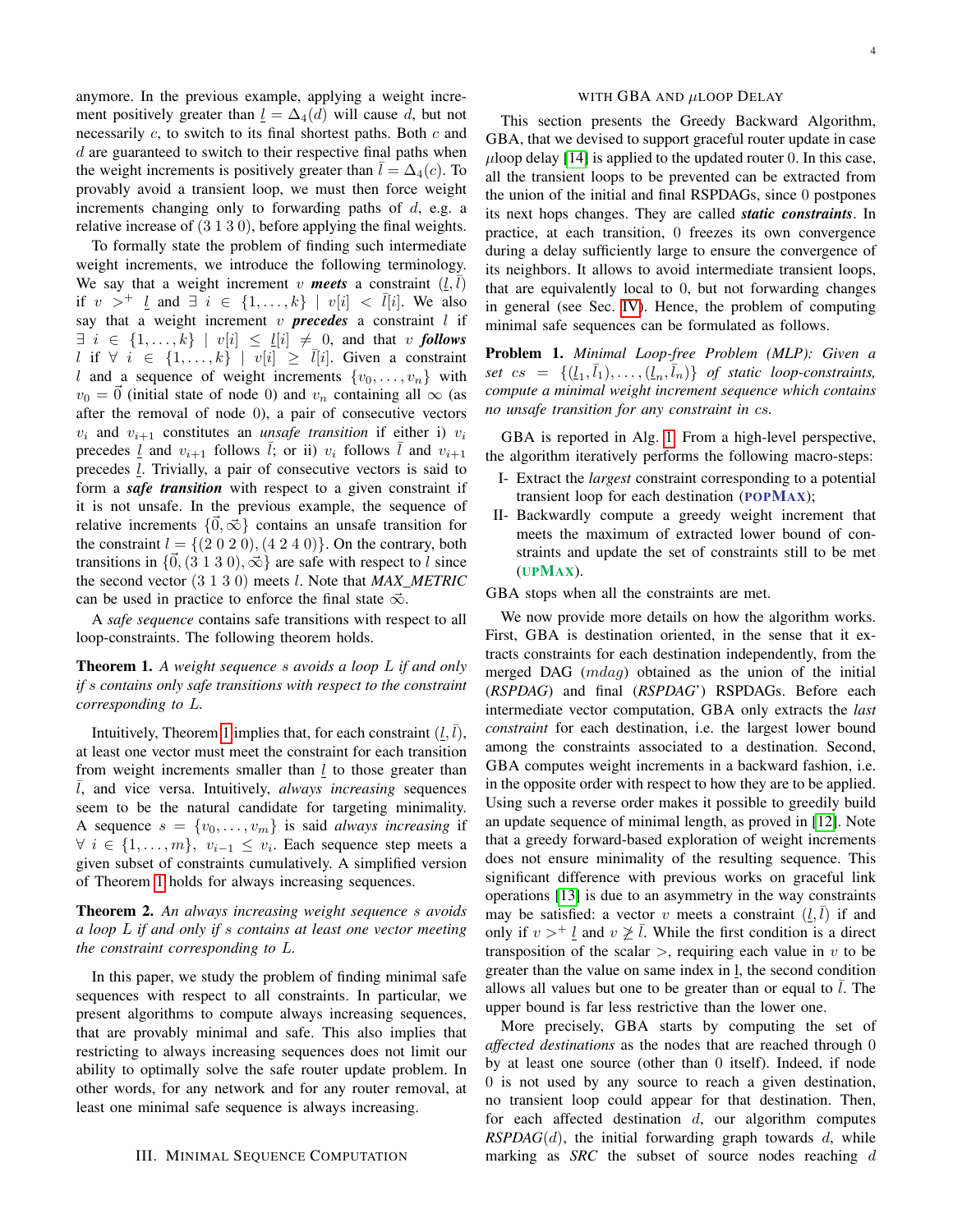# <span id="page-4-0"></span>Algorithm 1 Greedy Backward Algorithm

|     | 1: function GBA_MAIN $(G, n)$                      |
|-----|----------------------------------------------------|
| 2:  | $S = \emptyset$                                    |
| 3:  | for d in affected Destinations $(G, n)$ do         |
| 4:  | $dag, C, SRC = \text{rspdag}(G, d)$                |
| 5:  | $dag', C'$ = rspdag $(G \setminus n, d, SRC)$      |
| 6:  | mdag, $list = INT(dag, dag', SRC, n)$              |
| 7:  | $mdaq$ . POPMAX $(list)$                           |
| 8:  | if $m \cdot \text{diag}. \text{lc} > 0$ then       |
| 9:  | for s in $G.\text{succ}(n)$ do                     |
| 10: | $C(n, s, d) = w(n, s) + C'(s, d)$                  |
| 11: | $m\ddot{a}q.$ of f $set[s] = C(n, s, d) - C(n, d)$ |
| 12: | $MDags.\text{append}(mdag)$                        |
| 13: | while $MDags \neq \emptyset$ do                    |
| 14: | $v = \vec{0}$                                      |
| 15: | for $mdaq$ in $MDaqs$ do                           |
| 16: | for s in $G.\text{succ}(n)$ do                     |
| 17: | $v[s] = \max (v[s], mag.lc - g. offset[s])$        |
| 18: | $S$ . append $(v)$                                 |
| 19: | for $m$ dag in Mdags do                            |
| 20: | $m = \infty$                                       |
| 21: | for s in $G.\text{succ}(n)$ do                     |
| 22: | $m = \min(m, v s  + mdag.offset s )$               |
| 23: | if $m < m$ dag.max then                            |
| 24: | $mdaq$ .UPMAX $(m)$                                |
| 25: | if $mdag.lc = 0$ then                              |
| 26: | $MDags$ remove $(mdaq)$                            |
| 27: | return $S$                                         |
|     |                                                    |

<span id="page-4-1"></span>

| Destination 1                  | $\begin{array}{llll} c_1=\{a,b,a\}& S_1=& \begin{pmatrix} 7 & 0 & 0 & 0 \end{pmatrix},\\ c_5=\{b,c,c\}& \begin{pmatrix} 9 & 0 & 0 & 0 \end{pmatrix}\\ c_2=\{c,d,c\}& S_2=& \begin{pmatrix} 0 & 10 & 8 & 0 \end{pmatrix}\\ c_3=\{c,d,c\}& S_3=& \begin{pmatrix} 0 & 6 & 8 & 0 \end{pmatrix}\\ c_4=\{c,d,c\}& S_4=& \begin{pmatrix} 3 & 1 & 3 & 0 \end{pmatrix} \end{array}$ |                                                                      |
|--------------------------------|----------------------------------------------------------------------------------------------------------------------------------------------------------------------------------------------------------------------------------------------------------------------------------------------------------------------------------------------------------------------------|----------------------------------------------------------------------|
| Destination 2<br>Destination 3 |                                                                                                                                                                                                                                                                                                                                                                            |                                                                      |
| Destination 4                  |                                                                                                                                                                                                                                                                                                                                                                            |                                                                      |
| GBA                            | <b>GBA</b><br>$c_1, c_4 \rightarrow c_2, c_3, c_5$ $S = \begin{pmatrix} 7 \\ 1 \\ 3 \\ 0 \end{pmatrix}, \begin{pmatrix} 9 \\ 10 \\ 8 \\ 0 \end{pmatrix}$                                                                                                                                                                                                                   |                                                                      |
|                                |                                                                                                                                                                                                                                                                                                                                                                            | TABLE II: Destination and global sequences for the removal of node 0 |

through 0. This subset makes it possible to avoid useless calculations: GBA only focuses on the subgraph that may evolve due to the removal of node 0. Thus, the merged graph *mdag*(d), on which GBA detects cycles and their associated constraints, is computed as follows:  $m \, dag(d)$  $G(SRC(d), E(RSPDAG(d) \cup RSPDAG'(d)) \bigcap (SRC(d) \longrightarrow$ *SRC*(*d*)).  $\Delta$  values are then computed and associated to each node in  $m \, \text{diag}(d)$ . At this stage, the **POPMAX** function checks whether transient loops could appear and, if so, computes the *last constraint*. If such a constraint exists, an offset value is then computed for each outgoing link of node 0. Otherwise, it means that no transient loop could possibly appear for this destination. This offset value reflects the *unattractiveness* of a link, and is equal to the difference of distance towards d through the associated link. Formally, we define *offset*[d][x] =  $C(0, x, d) - C(0, d)$ , where  $C(0, x, d)$ represents the cost of the shortest elementary path in G from 0 to  $d$  through each successor  $x$  of 0. In the algorithm, we generalize for each node  $n$  in  $N$  (to provide sequences for all nodes  $n = 0$ ). The purpose of such an offset is to avoid manipulating vectors when not necessary. Indeed, performing destination oriented operations does not require it since a total order exists among  $\Delta$  for nodes in *SRC*. Eventually, the *mdag*(d) is added to the global *MDags* set.

Once the *MDags* set is computed, our algorithm enters the second phase. At each round of the global loop, a new greedy vector  $v$  is computed (and added to the sequence  $S$ ) as the smallest one that is safe with respect to the *last constraint* for all subgraphs in the *MDags* set. Then, for each destination  $d$ , the actual distance update m associated to this vector is computed in order to make *mdag*(d) evolve accordingly. Note that a preliminary check is performed to know whether  $v$ could have an impact on  $m \text{dag}(d)$ . If m is not lower than the maximum  $\Delta$  value among the nodes in  $m \, \text{diag}(d)$ , no constraint could have possibly been satisfied for  $d$ , so that it is not necessary to compute anything more for this destination. On the other hand, if m is lower than at least one  $\Delta$  value in  $m \, \text{diag}(d)$ , **UPMAX** is called (at least one node is impacted). This function modifies the graph, now considering  $v$  as the final weight assignment, and prunes all nodes that cannot be involved in any cycle. It then extracts the new *last constraint*, if any, and returns 0 otherwise. If there are no more constraints to be satisfied for this destination, it is removed from the *MDags* set. The main loop iterates this way until *MDags* is empty, meaning that all constraints are satisfied by the sequence S.

Table [II](#page-4-1) gives the sequences obtained by running GBA on the graph described on Fig. [1,](#page-1-0) for each *affected destination* separately, and the global one. In this case, our algorithm provides a sequence that satisfies all loop constraints with only two intermediate updates. Formal properties and proofs demonstrating the safety and minimality of GBA are provided and generalized for AGBA in the appendix. We also provide algorithmic details for the internal procedures.

Let us now focus on the time performance of GBA. There exist several ways to efficiently implement GBA, which can be tuned for a particular deployment: inside a router or in a management tool. While minimizing the worst case complexity appears to be the main goal in the former case, the average complexity becomes prevalent when considering the latter.

In order to ensure an efficient computation, GBA implements several "pruning processes" that reduce the number and the size of the graphs to be considered. These improvements also limit graph manipulations to the strict necessary. First, the set of destinations to be considered by GBA is reduced only to the ones that are initially reached through the removed node. This is because increasing the weights configured on its outgoing links will not make this node more attractive for other destinations. An efficient way to compute this subset of destinations consists in computing an  $SPDAG$  on each neighbor of 0 beforehand. The set of *affected destinations* corresponds to all nodes that are reached via 0 in such SPDAG. Second, the calculations performed by GBA for the remaining destinations are lightened thanks to a set of *subgraph reductions*. First, source nodes that actually use node 0 to reach the destination are tagged when computing the initial routing graph. It allows to restrict further computations to this subset of nodes only. Second, for each destination, we maintain a variable containing the largest  $\Delta$  value among the nodes that have not yet been concerned by previously backwardly computed greedy vectors: their  $\Delta$  is lower or equal to the greedy vector. Thanks to this variable it is possible to check whether the next greedy vector has an impact on a given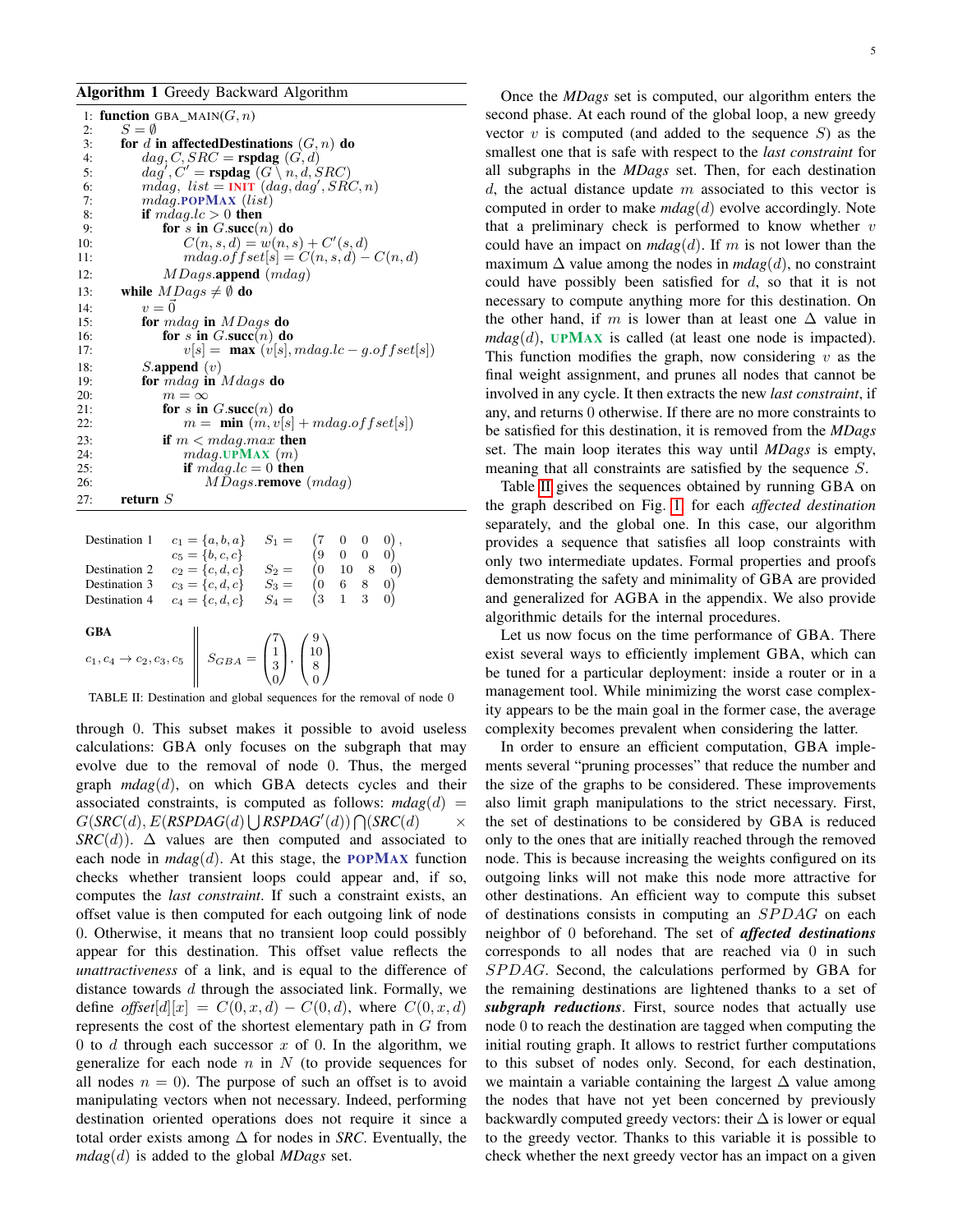destination  $mdaq$ , and then limit each  $mdaq$  manipulations to useful cases. Finally, note that a *natural* ∆ order exists among the nodes in an  $m \, da$  (notations are described in details in the appendix). Formally, for a given destination, we have  $\Delta(\text{prePred}(x)) \leq \Delta(x)$  so that it is possible to limit the node exploration with a BFS algorithm on the subgraph  $G$  induced by initial forwarding states for nodes in SRC (defined with edges in  $(x, \text{prePred}(x))$ , the predecessors in *RSPDAG* (d)).

At the microscopic view, the core component of GBA we use is a cycle detection algorithm. It allows for initializing the constraint system and to extract the *last constraints* at each iteration of the main loop. This algorithm helps at two levels: first, it gives GBA the ability to definitively remove non relevant nodes and edges as soon as a given weight assignment removes them from the constraint system; second, it can be repeatedly applied on a clone of the remaining graph in order to extract new *last constraints*. This constraint extraction mechanism has a complexity of  $|E|$  and is never called more than once for each node in an *mdag*.

Each procedure of GBA comes with a specific complexity:

- Last constraints extraction has a cost of  $O(|N| \times |E|)$ . Note that the *RSPDAG* computation has a complexity of  $O(|N| \times (|N| \log_2(|N|) + |E|));$
- The number of iterations of the main loop can be limited to a given length parameter  $p \ll |N|^2$  (p being the targeted maximal sequence size). Inside the loop we have:
	- Vector manipulations for all destinations with a complexity of  $pk|N|$  (k being the degree of node 0);
	- The constraints update comes at a cost of  $O(min(p \times$  $|N| \times |E|$ ,  $|N^2| \times |E|$ ) for all destinations.

Eventually, GBA has a worst case complexity in  $O(|N|^4)$  if node 0 has a degree of  $k = |N|$  (or if  $|E| \approx |N|^2$  in general). However, in practice it is worth noticing that  $p$  can be picked as an arbitrary low value such as  $p \leq 5$  to limit the complexity of GBA to  $O(|N|^3)$ .

# <span id="page-5-0"></span>IV. ALGORITHMIC EXTENSIONS FOR PREVENTING DISRUPTIONS DUE TO INTERMEDIATE UPDATES

Applying non-uniform weight modifications on the outgoing links of node 0 allows for minimizing the length of an increment sequence. Indeed, using different weight increments over several outgoing links of 0 can help to satisfy a subset of constraints for different destinations in the same update step. In some cases, there is no equivalent uniform weight increase step. Unfortunately, such modifications can introduce new intermediate disruptions, namely intermediate forwarding changes and intermediate transient loops around 0.

In the following, we illustrate and describe those disruptions and how to deal with them within the GBA algorithm. In Sec. [IV-A,](#page-5-1) we describe the Adjusted Greedy Backward Algorithm (AGBA) that computes provably minimal sequences preventing all kinds of intermediate disruptions. In Sec. [IV-B](#page-7-1) we present an algorithmic alternative to the  $\mu$ loop delay feature, called DGBH, preventing all intermediate transient loops at the cost of slightly longer sequences.

Fig. [2](#page-5-2) depicts the shortest paths on the network in Fig. [1](#page-1-0) when applying the first vector,  $(7, 1, 3, 0)$ , computed by GBA

<span id="page-5-2"></span>

Fig. 2: Illustration of intermediate disruptions for destination 4.

for the removal of node 0. Aside from forcing node  $d$  to shift to its final path, this weight increment also makes 0 update its shortest paths to 4. More precisely, 0 starts using nodes 2 and 3 instead of 1 and 3 as next-hops, and forwarding traffic on path  $(0 2 3 4)$ , that it does not use either in G or in  $G'$ . Note that, contrary to final paths that are expected to be used after the modification, such an intermediate path may not be sufficiently provisioned, hence leading to congestion. In this example, node 3 may act as a bottleneck on the paths used by 0 to 4, which are no longer disjoint. Even worse, a transient loop can occur between 0 and 2, since 2 was initially using 0, as highlighted by the red arrow from 2 to 0.

In the following, we will refer to any set of forwarding paths used by 0 after the application of weight increments and not coinciding with both its initial and final set of paths as *intermediate forwarding change*. Beyond increasing the risk of congestion, intermediate forwarding changes can translate to experiencing multiple temporary paths between some source-destination pairs before stabilizing on the final ones. Depending on the latency of each intermediate path with respect to the initial and final ones, this may increase the probability of out-of-order packet delivery, delay and TTL variations during the IGP convergence.

All those variations may have a negative impact on control mechanisms implemented at the transport layer.

Intermediate forwarding changes can cause *intermediate transient loops*, as the loop between 0 and 2 in the example in Fig. [2.](#page-5-2) Those loops depend on the shortest paths on intermediate forwarding graphs obtained by applying nonuniform weight increments. As such, they do not correspond to cycles in the graph RSPDAG∪RSPDAG', with RSPDAG and  $RSPDAG'$  being the initial and final RSPDAGs to a destination d, respectively. Note that these loops always include node 0. These loops induce two complications. First, intermediate transient loops are not captured by GBA, as shown by the example in Fig. [2.](#page-5-2) Second, they map to *dynamic constraints* depending on the increment sequence itself (as opposed to the GBA constraints that can be computed through a static analysis on the initial and final RSPDAGs).

# <span id="page-5-1"></span>*A. Avoiding Intermediate Forwarding Changes with* AGBA

Since the root cause of intermediate nexthops leading to loops and new forwarding paths is induced by forwarding changes on node 0, a sufficient and necessary condition to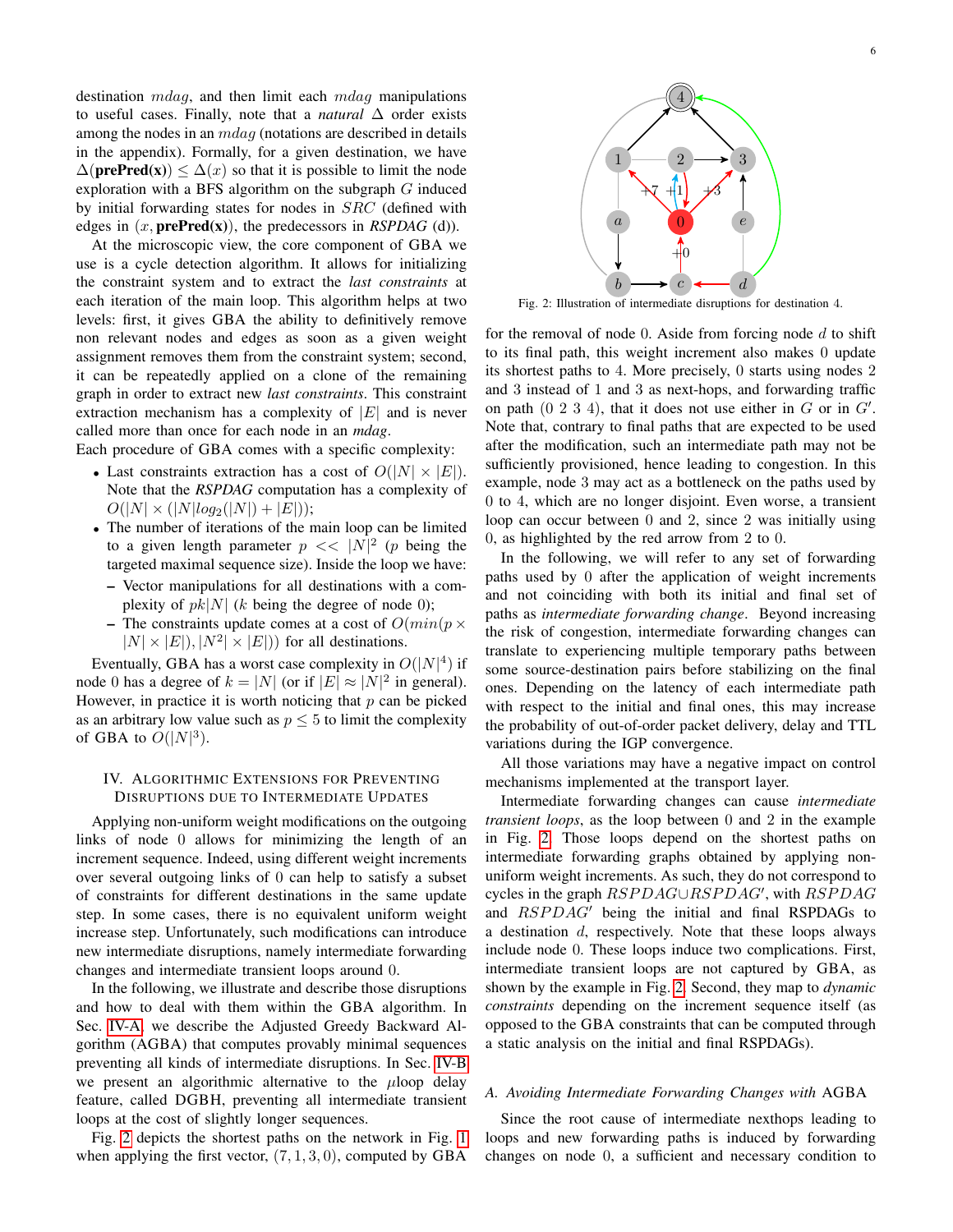## <span id="page-6-1"></span>Algorithm 2 AGBA-1 : Minimal Constraints Initialization

1: Minimal constraints matrix  $M = \emptyset$ 2: Initial successors subset  $S^*$ 3: for  $d$  in  $N$  do 4:  $S^* = \emptyset$ 5: for x in  $n.\text{succ}()$  do 6:  $offset[d][x] = w(n,x) + C'(x,d) - C(n,d)$ 7: **if**  $\text{ }$ *of f set*[d][x] = 0 **then** 8:  $S^*.append(x)$ 9: for s in  $S^*$  do 10: for x in  $n.\text{succ}()$  do 11:  $M[s][x] = \min(M[s][x], offset[d][x])$ 

#### <span id="page-6-2"></span>Algorithm 3 AGBA-2 : Greedy Vector Adjustment

1: **function** ADJUST\_VECTOR(*n*, *M*, *gv*)<br>2: *indexes* = *n*.**succ**() 2:  $indexes = n.\textbf{succ}()$ <br>3: **while**  $indexes \neq \emptyset$ 3: while  $indexes \neq \emptyset$  do<br>4:  $p = pop\_max\_ind$ 4:  $p = pop_max_index (indexes, gv)$ <br>5: **for** x **in** n. succ() **do** for  $\bar{x}$  in n.succ() do 6: **if**  $M[p][x] = 0$  then<br>7:  $av[x] = av[n]$ 7:  $gv[x] = gv[p]$ 8: **else if**  $gv[x] \leq gv[p] - M[p][x]$  then 9:  $gv[x] = gv[p] - M[p][x] + 1$ 10: return  $gv$ 

avoid any intermediate edge consists in enforcing that 0 *maintains its next-hops* throughout the IGP convergence.

Consistently with the rest of the paper, we denote the initial IGP graph as  $G$ . We also denote the component of a vector  $v$ associated to a link  $(0, x)$  as  $v[x]$ .

Definition 1. *A node* s *is called initial successor of* 0 *to* d *if*  $(0, s)$  *is the first edge of a path in RSPDAG(d, G). We denote the set of initial successors of* 0 *to d as*  $S^*(d)$ *.* 

Intuitively, initial successors are next-hops used by 0 to reach  $d$  in  $G$ , In the example in Fig. [2,](#page-5-2) nodes 1 and 3 are initial successors of  $0$  for destination 4, while  $2$  and  $c$  are not.

Definition 2. *Let* d *be a destination,* s <sup>∗</sup> *be an initial successor of* 0 *to* d*, and* v *be a weight increment. We define the* intermediate forwarding Change Prevention Conditions (CPCs) *as the set of inequalities*

$$
v[s] = v[s^*]
$$
  

$$
v[x] > v[s^*] - offset[d][x]
$$

*for each initial successor* s ∈ S ∗ (d) *of* 0*, and for each other neighbor*  $x$  *of* 0 *such that*  $x \notin S^*(d)$ *.* 

As an illustration, consider again Fig. [2](#page-5-2) and let  $s^* = 1$ . The CPCs for destination 4 consists of inequalities  $v[1]$  <  $v[2] + 2$  and  $v[1] = v[3]$ . Observe that CPCs are formulated with respect to a single initial successor (i.e., 1 in the example above). However, the correctness of the CPCs does not depend on the considered initial successor.

Moreover, for each neighbor  $x \notin S^*(d)$ , it must be  $C(0, d) < C(0, x, d)$  by definition of initial successors. Hence, of  $fset[d][x] > 0$ , and the following property holds.

**Property IV.1.** Any CPC inequality can be written as  $v[s^*] \leq$  $v[x] + m$ , with  $m \geq 0$ .

Intuitively, CPCs impose that, for a given destination, paths via initial successors of 0 should be shorter than any other

<span id="page-6-0"></span>Theorem 3. *If a weight increment* v *satisfies the CPCs for all destinations, no forwarding change occurs when* v *is applied.*

Since intermediate transient loops cannot occur in the absence of forwarding changes, the following corollary holds.

Corollary 1. *If a weight increment* v *satisfies the CPCs for all destinations, no intermediate transient loop occurs.*

We now show a GBA generalization, called Adjusted GBA or AGBA, that guarantees prevention of intermediate edges by enforcing accommodation of CPCs for all network destinations. More precisely, AGBA solves the following problem.

Problem 2. *Minimal intermediate Change-free and Loop-free Problem (MCLP): Given a set* C *of loop-constraints and a set* A *of CPCs, compute a minimal weight increment sequence that contains no unsafe transition for any constraint in* C*, and no weight increment that violate any condition in* A*.*

Provided that all the loop-constraints and the CPCs are correctly enumerated, solving an MCLP instance implies preventing all possible convergence loops and forwarding changes in the corresponding network as per Theorems [1](#page-3-1) and [3.](#page-6-0)

To solve the MCLP problem, at each iteration, AGBA postprocess each weight increment gv as computed by GBA. To this end, AGBA adds two main algorithmic steps to each iteration of GBA. One in its initialization, the other within the main loop iteration to adjust the greedy vector.

First, AGBA computes every offset values and optimizes them across all destinations, as shown in Alg. [2.](#page-6-1) In particular, for each destination, it computes all the offsets and identifies the initial successors (see lines 5–8 in Alg. [2\)](#page-6-1). Moreover, for each pair initial successor and neighbor of 0, it only keeps the smallest offset (see lines 9-11 in Alg. [2\)](#page-6-1), as it corresponds to the most constraining CPCs.

Second, AGBA modifies the greedy vector  $qv$  as computed by GBA, applying the following operations. 1) *vector sorting*, in which the components of  $gv$  are considered from the biggest to the smallest one (this corresponds to consider all the CPCs in decreasing order). The goal is to retrieve the up to date pivot component p (line 4 in Alg. [3\)](#page-6-2); and 2) *vector adjusting*, in which the current component of  $gv$  is modified to satisfy all the sorted CPCs. AGBA enforces the CPCs by imposing:

$$
v[s] = m_d
$$

$$
v[x] = m_d - offset[d][x] + 1
$$

where  $s \in S^*(d)$ ,  $x \notin S^*(d)$ , and  $m_d = max_{\forall s \in S^*(d)}(v[s])$ . That is, given a weight increment, AGBA calculates the maximum component corresponding to an initial successor, which we call *pivot component*, and imposes that all the other components of the vector must enforce the CPCs with respect to such a pivot component. Consider again the example in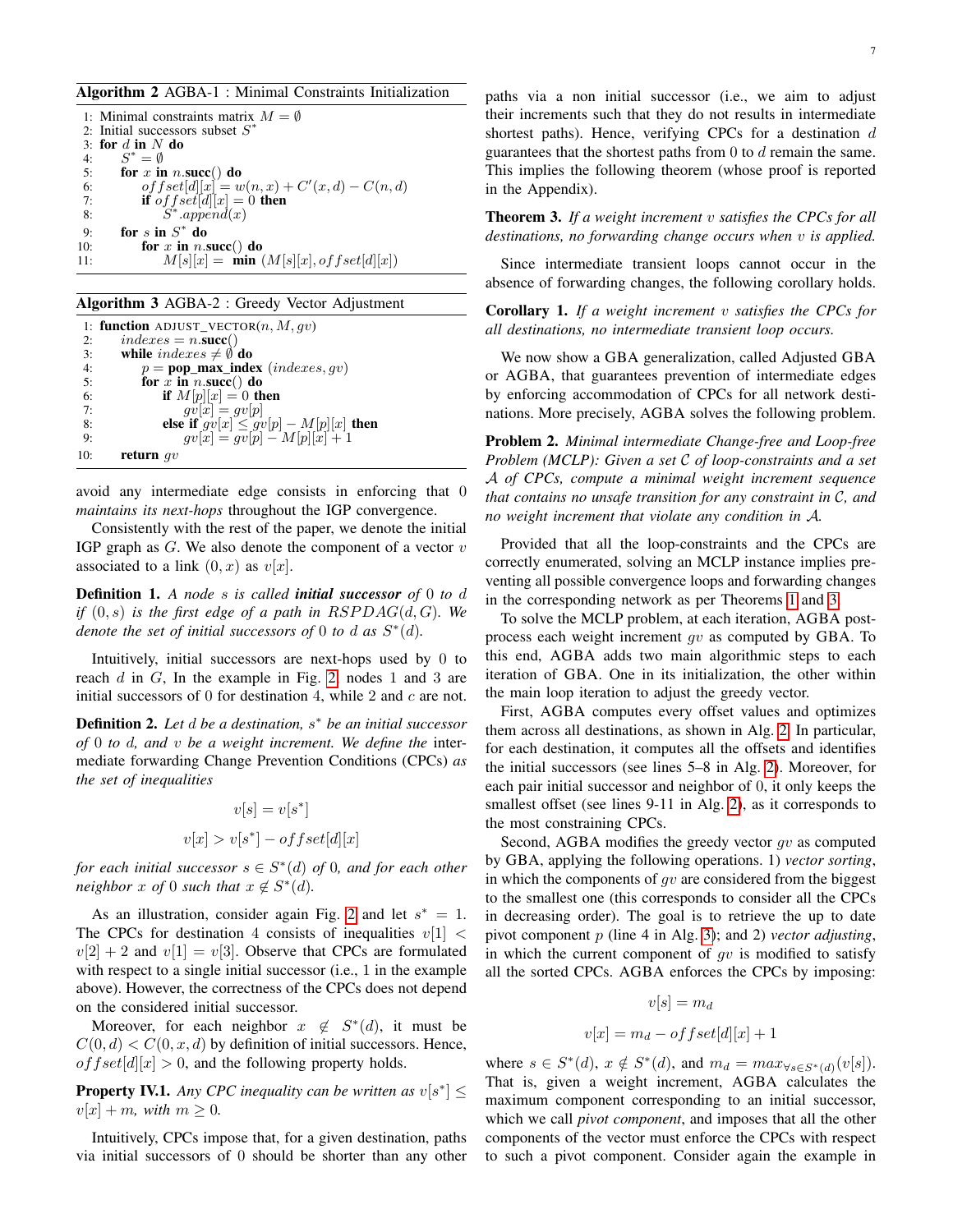Fig. [2.](#page-5-2) The pivot component of the shown weight increment v is  $v[1]$  and  $m_4 = 7$ . AGBA imposes that  $v[1] = v[3] = 7$ ,  $v[2] = 6$  and  $v[c] = 2$ . Eventually, the complete sequence computed by AGBA on the network in the figure is

$$
S_{AGBA} = \left\{ \begin{pmatrix} 3 \\ 2 \\ 3 \\ 3 \end{pmatrix}, \begin{pmatrix} 7 \\ 6 \\ 7 \\ 7 \end{pmatrix}, \begin{pmatrix} 8 \\ 7 \\ 8 \\ 8 \end{pmatrix}, \begin{pmatrix} 9 \\ 10 \\ 9 \\ 9 \end{pmatrix} \right\}
$$

which is two increments longer than the GBA one but one lower than the uniform sequence  $\{3, 7, 8, 9, 10\}$ . While it may appear as a large sequence increase in practice, our experiments reported in Sec. [V](#page-7-0) show that the sequence increase is not significant in many realistic cases.

To conclude, the following theorems show that AGBA finds minimal increment sequences solving the MCLP problem. Proofs are included in the Appendix.

**Theorem [4.](#page-12-0)** For any MCLP instance  $I = \langle C, A \rangle$ , AGBA *always terminates in*  $O(|\mathcal{C}|)$  *iterations.* 

Theorem [5.](#page-12-1) *The weight sequences computed by* AGBA *prevent both transient loops and forwarding changes.*

Theorem [6.](#page-13-0) AGBA *computes a minimal sequence solving any given MCLP instance.*

Intuitively, AGBA is correct and optimal because CPC constraints are statics in the same vein as transient loops ones. The greedy behavior of GBA is then still ensured with respect to an additional kind of static constraints, i.e., the "minimal" resolution of a linear inequation system.

# <span id="page-7-1"></span>*B. Avoiding Intermediate Loops with* DGBH

AGBA enforces strong consistency guarantees during IGP convergence at the cost of increasing the sequence length. In the following, we explore a different trade-off between consistency guarantees and sequence length. In particular, we investigate an algorithm that prevents transient loops but not necessarily intermediate forwarding changes, i.e., solving the following problem.

Problem 3. *Minimal Intermediate Loop-free Problem (MILP): Given a set* C *of loop-constraints, compute a minimal weight increment safe sequence that does not result in any intermediate transient loop on* 0*.*

Since the MILP problem allows 0 to change its forwarding paths during the application of the increment sequence, we now face dynamic loop constraints, i.e., depending on the sequence being computed. In order to deal with those constraints, our greedy heuristic, called DGBH, potentially adds loop constraints at each iteration. In practice, it simply extends GBA to enable UPMAX, POPMAX and their related cycle detection functions to retrieve cycles including node 0 before the computation of each greedy vector. This way it computes lower bounds of last constraints related to intermediate loops. Note that those additional operations require neither any extra information nor dedicated computation process, keeping a time efficiency similar to the original GBA.

While sequences computed by DGBH are correct, they are not guaranteed to be minimal. Consider again the network in Fig. [1.](#page-1-0) DGBH computes the following sequence.

$$
S_{DGBH} = \left\{ \begin{pmatrix} 1 \\ 0 \\ 1 \\ 0 \end{pmatrix}, \begin{pmatrix} 3 \\ 1 \\ 3 \\ 0 \end{pmatrix}, \begin{pmatrix} 7 \\ 3 \\ 5 \\ 0 \end{pmatrix}, \begin{pmatrix} 9 \\ 10 \\ 8 \\ 9 \end{pmatrix} \right\}
$$

Vector (1 0 1 0) avoids the intermediate loop between 0 and 2. The given sequence is not minimal with respect to MILP. Indeed, consider the case in which (3 3 3 0) is used as second vector, preventing 0 to change its path (using an approach similar to the AGBA one). This vector would have prevented both the loop between  $c$  and  $d$ , and the intermediate one between 0 and 2, hence leading to a loop-free sequence with 3 metric increments. Nevertheless, adjusting vectors to prevent 0 to change its path forces some solutions of the MILP problem to be discarded, which can in turn lead to non-minimal sequences in other cases. Even worse, such adjustments can induce new intermediate loops while preventing some others.

Generally speaking, from a GBA-based perspective, two strategies can be adopted to prevent intermediate loops, namely, 1) modify the current greedy vector to avoid the intermediate change at 0; OR 2) add a constraint to the computation of the next greedy vector, to force another node participating in the loop to not use 0 before it switches. Unfortunately, none of the two strategies always leads to minimal sequences when applied independently. While the presence of alternative strategies at each step seems to force a combinatorial space exploration, the theoretical problem of efficiently solving MILP is left open. However, our evaluation (see Sec. [V\)](#page-7-0) shows that a heuristic based only on the second strategy, i.e., DGBH, computes sequences as short as GBA in the vast majority of our experiments.

# V. EVALUATION

<span id="page-7-0"></span>In this section, we evaluate the performance of our algorithms based on real IP networks, using the actually configured link weights. Our evaluation criteria are twofold. We first present the length of weight sequences resulting from our three algorithms, for the case of node removal. Second, we evaluate the computing time gains of our implementation improvements to GBA, on a very large IGP network.

We evaluated our algorithms on a wide set of IGP network graphs of various shapes and sizes. However, due to space limitations, we chose to restrain the presented results to only our three largest topologies. These are real Tier-1 and Tier-2 networks that we anonymized for confidentiality reasons (the number of nodes and edges are also rounded). Sequence length evaluation for smaller networks, as well as comparison with the single-link solution can be found in [\[12\]](#page-10-3). We performed those experiments by running a freely available  $C$  implemen-tation of our algorithms<sup>[1](#page-7-2)</sup>, on common hardware  $(2.5 \text{ GHz CPU})$ and 4GB RAM) and software (Debian 7).

<span id="page-7-2"></span><sup>1</sup>http://sourceforge.net/projects/metric-incr/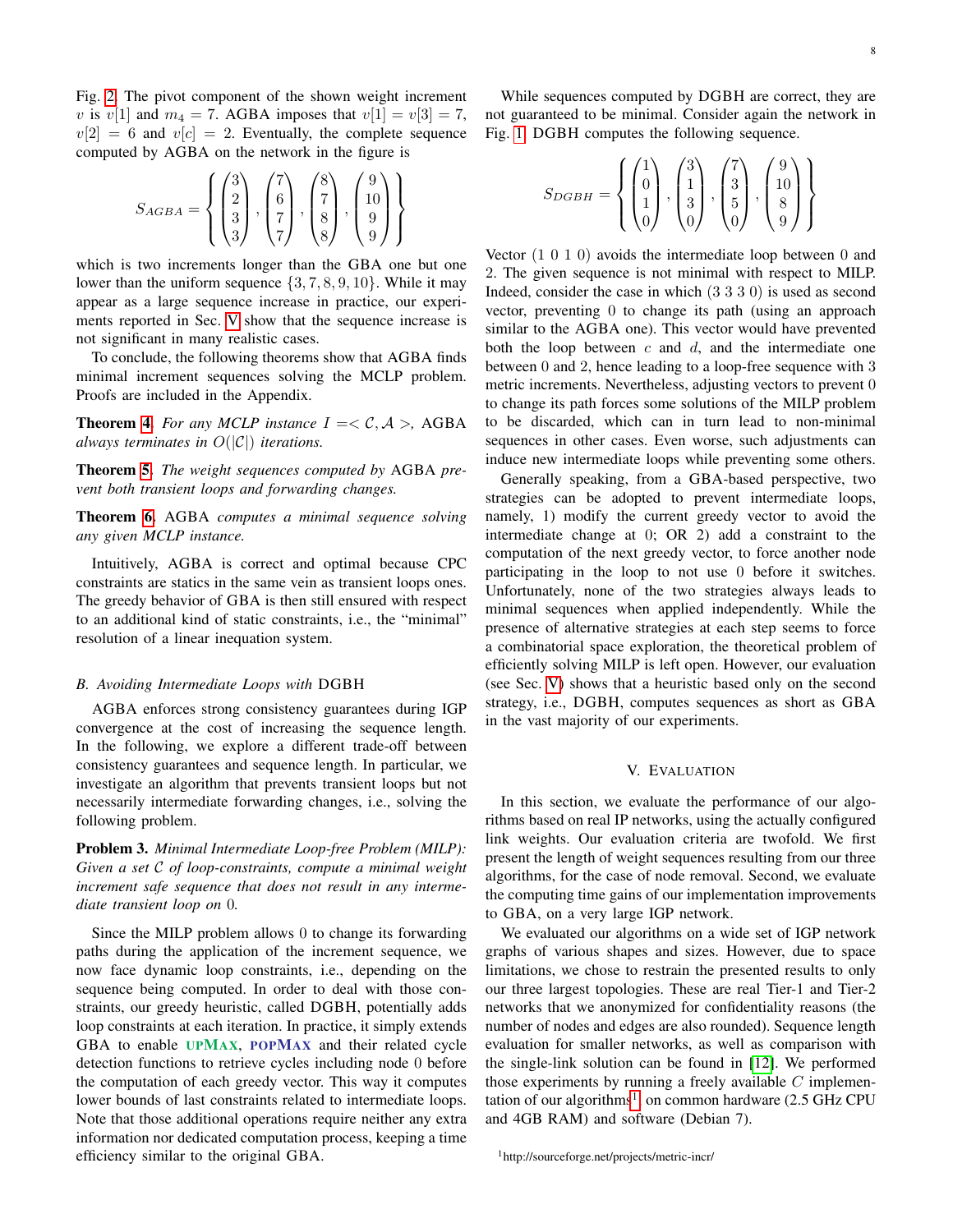<span id="page-8-0"></span>

Fig. 3: Sequence length distribution. DGBH has no significant impact on sequence lengths, while AGBA produces slightly longer sequences.

# *A. Sequence length*

On Fig. [3,](#page-8-0) we show the proportion of node removal operations that could be safely performed with at most  $x$  intermediate updates, using our different algorithms. In particular, we highlight the proportion of sequences containing at most 5 intermediate updates with each algorithm. Note that the length of the sequence has a linear influence on the time an operator has to wait before actually performing the planned operation. In the case of a maintenance event, we assume that the operation can be slightly delayed as we choose a sequence length of 5 as an arbitrary, yet realistic, upper bound.

On ISP1 (Fig. [3a\)](#page-8-0), 5 intermediate vectors are sufficient for almost 93% of the nodes to be safely removed if a data plane freezing mechanism is available. If not, as many intermediate vectors are still enough to prevent any transient loop for 91.5% of the nodes (DGBH) or all possible disruptions for more than 88% of them (AGBA). On ISP2 (Fig. [3b\)](#page-8-0), 83% of the nodes can be removed with no transient loop using 5 intermediate vectors or less, whether or not a data plane freezing solution is available. Disruption freeness is ensured in 78.5% of the cases. This proportion of nodes requiring a *short enough* sequence is even larger on ISP3 (Fig. [3c\)](#page-8-0), with more than 93% for GBA and DGBH, and 92.7% for AGBA. Overall, these figures show that, whatever the algorithm, most node removal operations could be safely performed with only a few intermediate updates. Intuitively, this is due to the high connectivity of typical network designs, as it tends to limit potential loops to the neighbors of the node to be removed. Consequently, both the number of loop constraints and sequence size lengths are much smaller than their theoretical upper bounds.

The second interest of this figure is to evaluate the overhead, in terms of sequence length, of the algorithms handling local disruptions, namely DGBH and AGBA, compared to standard GBA. We notice that DGBH, even if not providing guarantees of minimality, generally produces sequences of almost the same length as GBA. Besides, disruption free sequences obtained with AGBA are only slightly longer, hence permitting to do without a data plane freezing mechanism at a slight cost.

# *B. Computing time*

ISP3 being by far our largest evaluation topology, we chose to present computing time measurements focusing on this graph. Note that computing times on smaller topologies, such as ISP 1 and 2, are of a few milliseconds.

<span id="page-8-1"></span>

On Fig. [4,](#page-8-1) we evaluate the time required to compute a sequence for the removal operation of all nodes in the graph, and the practical efficiency of our algorithmic improvements. Although these results are obtained using standard GBA, opting for another variation (DGBH or AGBA) has no significant effect on the computing times (time curves are superposed).

With a basic GBA implementation (solid blue line), computing such sequences usually takes from 1.75 to 2.5 seconds, but may require up to 4 seconds for worst cases. However, these computing times can be dramatically reduced by implementing a few algorithmic improvements. On the first hand, we can reduce the set of destinations to be considered by GBA only to *affected destinations*. This results in a strong decrease of the computing time for more than a third of the nodes. However, for nodes having a large degree and being used to reach most of the destinations in the network, the cost of the preliminary phase may exceed the benefits it provides, having thus slight negative effects in some cases. On the second hand, the time required to compute a sequence in worst cases can be almost halved by re-using intermediate results and limiting redundant calculations within GBA subfunctions. These *subgraph reductions* additionally reduce the computing time for all nodes by about 250 ms. Eventually, both improvements can be used together in order to combine their positive effects (*combination*). Indeed, the drawback of computing affected destinations fades away when it is associated with the other subgraph improvements.

From our evaluation, we can conclude that our algorithms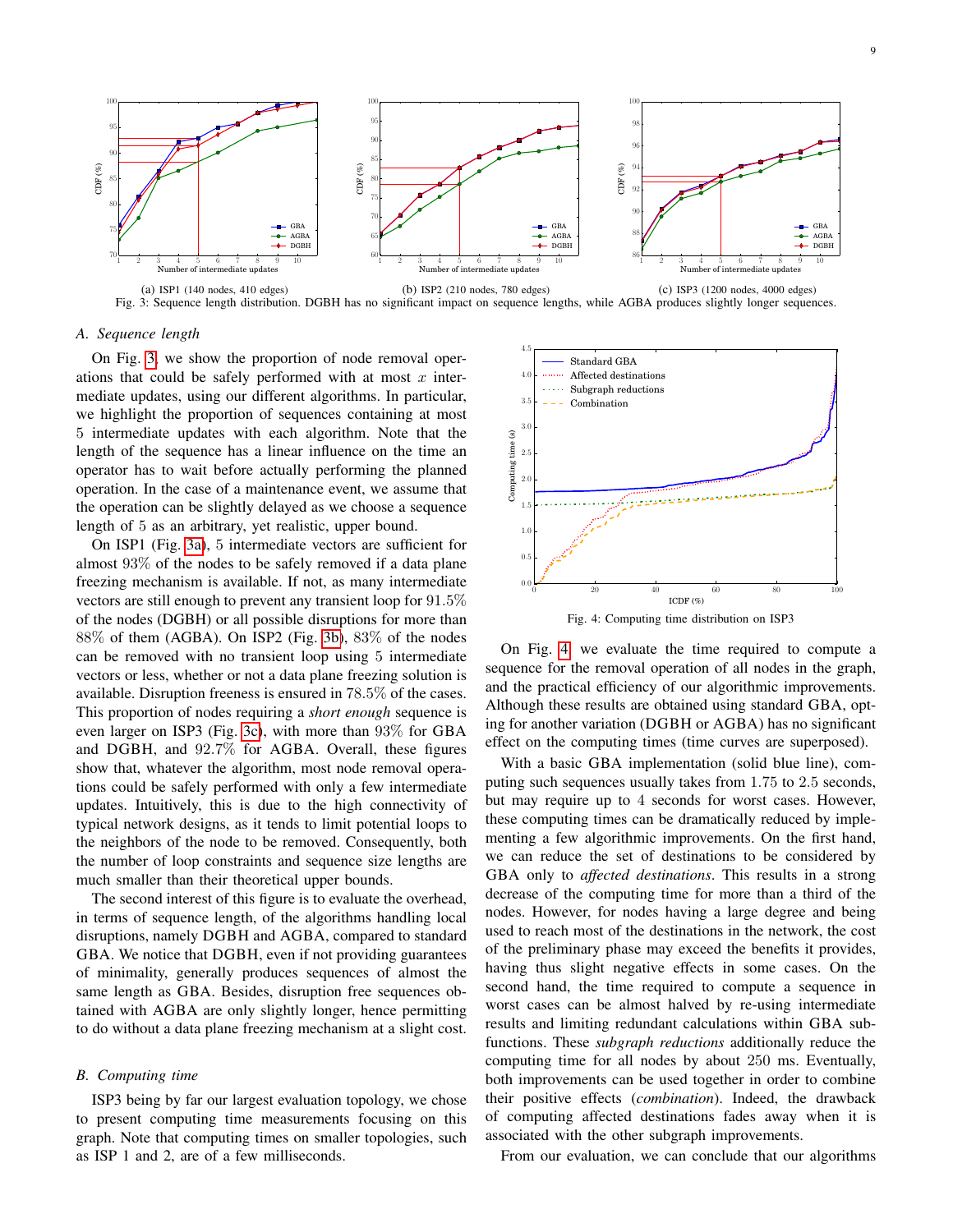generally produce sequences of limited length, regardless of the GBA variation, in a much reasonable time. These results encourage us to consider the use of this solution on production routers. In the case of planned operations, transient inconsistencies could thus be avoided at the cost of a slightly extended convergence time.

# VI. RELATED WORKS

<span id="page-9-8"></span>Protocol based solutions have been investigated in the past, notably oFIB [\[15\]](#page-10-6). oFIB is a proposal to order the FIB update in rerouting routers in a way that ensures forwarding consistency during the convergence process. oFIB can prevent loops in the case of link and node shutdown, as well as during corresponding up events. However, the networking community acknowledged that such a solution requires complex modifications to the specification of OSPF and ISIS, and require support in all routers of the network in order to be applicable. The technique presented in this paper achieves the same goal (handling both link and node reconfigurations) without protocol modification.

An alternate solution, PLSN, is described in [\[16\]](#page-10-7). It achieves loop avoidance one hop away from a rerouting router, by controlling the time at which the rerouting router updates its FIB. With PLSN, a rerouting router delays, by a fixed amount of time, a FIB update for a given destination if its new nexthop is not loop-free for the destination. PLSN can be seen as a reduced version of oFIB that does not require router-to-router synchronization, at the cost of reduced applicability.

Hitless network migration techniques such as [\[17\]](#page-10-8) could be considered as alternatives to the solution described in this paper. They are however focused on network-wide changes, as they require to temporarily maintain two IGP configurations in the whole network, and switch from the initial to the final one on a per router basis. As such, it implies higher management overload, and longer reconfiguration processes. The technique explained in this paper reduces the operational impact of single router reconfigurations.

Similarly, operations on single routers can be gracefully performed by applying safe single-link techniques [\[13\]](#page-10-4) sequentially on each link maintained by the router. However, our evaluation shows that such an approach is far from being optimal from a reconfiguration duration point of view.

Solutions have also been investigated for the case of routing software upgrades on recent router architectures, which are able to fully dissociate the routing and forwarding engines. The *I'll Be Back* capability [\[18\]](#page-10-9) allow the router to continue forwarding packets even if the routing process is down, while preventing possible forwarding loops. Our approach enables to solve the same problem (graceful router software upgrades) without requiring modifications of current routing protocols and with minimal control-plane overhead. This however comes at the cost of local traffic shifts.

This paper extends a preliminary version of our work that appeared in [\[12\]](#page-10-3). Our extensions include (i) algorithmic details of GBA, which help to understand how the algorithm can be implemented efficiently; (ii) proposal of a generalization of GBA, AGBA, that optimally solves the problem of avoiding any disruption in the absence of local delay; (iii) generalized proofs, showing correctness and optimality of both GBA and AGBA for their respective problems; and (iv) wider evaluation of our algorithms, including time efficiency analysis.

Our algorithms for graceful router-wide updates remain safe in networks with multiple routing domains connected through route redistribution [\[19\]](#page-10-10).

Recent works [\[20\]](#page-10-11) show that the application of IGP weight increments can trigger anomalies in BGP, due to its interaction with IGP. Further, it presents sufficient conditions that guarantee BGP anomalies not to occur. In this paper, we implicitly assumed those conditions. In particular, we rely on ingressto-egress packet encapsulation to avoid transient loops for BGP traffic. The numerous benefits of encapsulation in transit networks and the fact that it is commonly used by service providers make this assumption realistic.

# VII. CONCLUSIONS

<span id="page-9-9"></span>In this paper, we described techniques to support graceful router updates in link-state routing protocols. Our techniques do not require changes to IGP specifications and are based on efficient algorithms finding minimal sequences of link weight increments that avoids transient forwarding loops. While we focused on router removal, our techniques can also address other use cases, like router addition (by applying the computed sequence in the reverse order), and arbitrary sets of weight increase or decrease on links maintained by a given router (by applying part of the sequences computed by our algorithms).

We first presented the GBA algorithm, which is correct and optimal when used in conjunction with local delay [\[14\]](#page-10-5). We then introduced AGBA, a generalized version of GBA that computes minimal sequences avoiding the use of intermediate paths. AGBA does not require local delay. Furthermore, we discussed a heuristic, DGBH, aimed at providing shorter sequences than AGBA while still not requiring local delay.

By extensive evaluation, we showed the practicality effectiveness of our algorithms. Even on large Tier-1 networks, they need few seconds to compute safe weight increment sequences, which are likely shorter than 5 steps. Such time efficiency indicates the possibility of including our algorithms in current routers' software.

#### **REFERENCES**

- <span id="page-9-0"></span>[1] P. Pongpaibool, R. Doverspike, M. Roughan, and J. Gottlieb, "Handling IP Traffic Surges via Optical Layer Reconfiguration," in *OFC*, 2002.
- <span id="page-9-1"></span>[2] A. Markopoulou, G. Iannaccone, S. Bhattacharyya, C.-N. Chuah, Y. Ganjali, and C. Diot, "Characterization of Failures in an Operational IP Backbone Network," *IEEE/ACM Trans. Netw.*, vol. 16, pp. 749–762, August 2008.
- <span id="page-9-2"></span>[3] J. Martin and A. Nilsson, "On Service Level Agreements for IP Networks," in *INFOCOM*, 2002.
- <span id="page-9-3"></span>[4] R. Teixeira and J. Rexford, "Managing Routing Disruptions in Internet Service Provider Networks," *IEEE Communications Magazine*, vol. 44, no. 3, pp. 160 – 165, March 2006.
- <span id="page-9-4"></span>[5] D. McPherson, "Intermediate System to Intermediate System (IS-IS) Transient Blackhole Avoidance," IETF, RFC 3277, April 2002.
- <span id="page-9-5"></span>[6] A. Medem, R. Teixeira, N. Feamster, and M. Meulle, "Joint analysis of network incidents and intradomain routing changes," in *CNSM*, 2010.
- <span id="page-9-6"></span>[7] J. Moy, "OSPF Version 2," IETF, RFC 2328, April 1998.
- <span id="page-9-7"></span>[8] D. Oran, "OSI IS-IS Intra-domain Routing Protocol," IETF, RFC 1142, February 1990.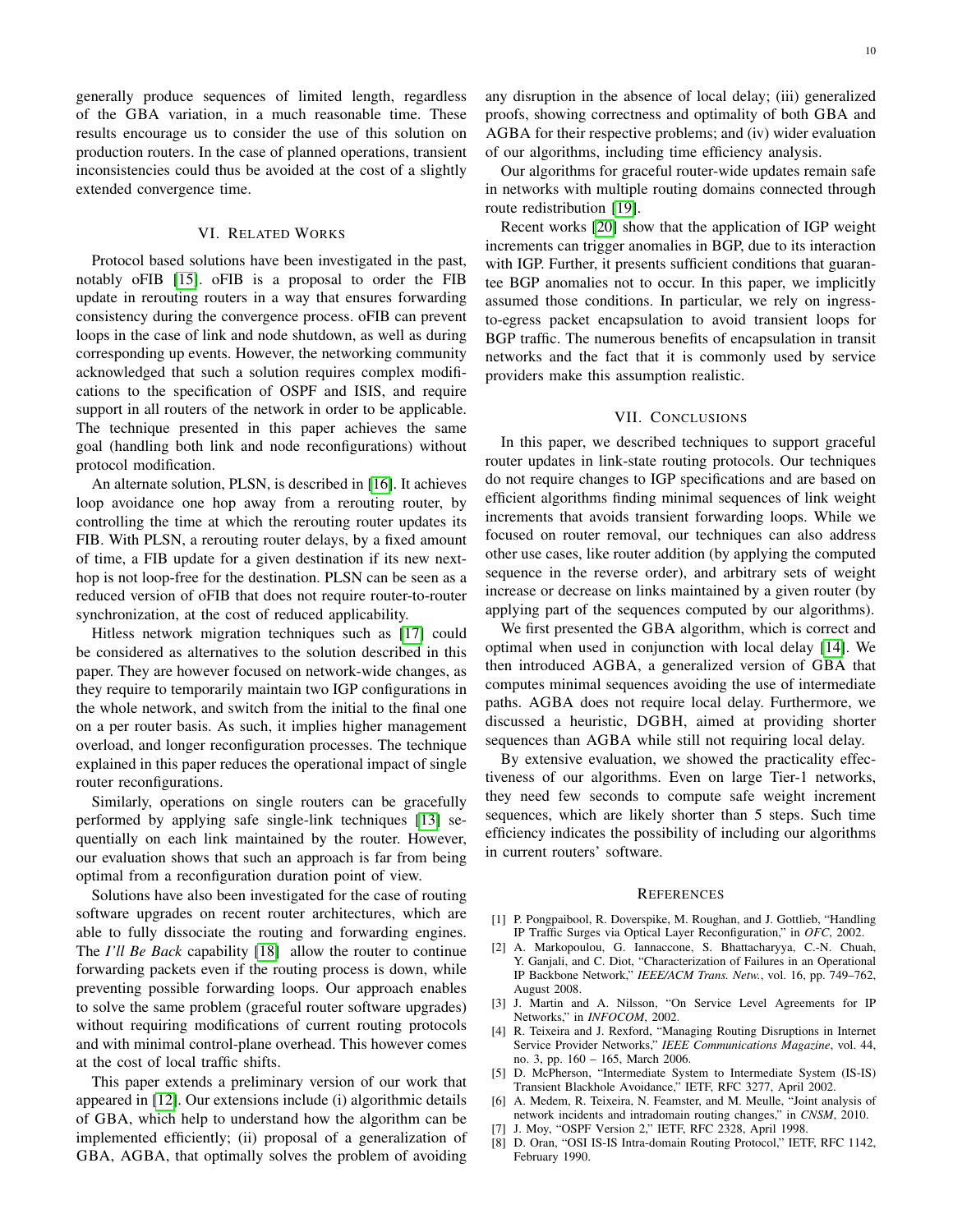- <span id="page-10-0"></span>[9] H. Ito, K. Iwama, Y. Okabe, and T. Yoshihiro, "Avoiding Routing Loops on the Internet," *Theory of Computing Systems*, vol. 36, pp. 597–609, 2003.
- <span id="page-10-1"></span>[10] H. Pucha, Y. Zhang, Z. M. Mao, and Y. C. Hu, "Understanding Network Delay Changes Caused by Routing Events," *SIGMETRICS Performance Evaluation Review*, vol. 35, no. 1, pp. 73–84, June 2007.
- <span id="page-10-2"></span>[11] Y. Zhang, Z. Morley Mao, and J. Wang, "A Framework for Measuring and Predicting the Impact of Routing Changes," in *INFOCOM*, 2007.
- <span id="page-10-3"></span>[12] F. Clad, P. Merindol, S. Vissicchio, J.-J. Pansiot, and P. Francois, "Graceful Router Updates for Link-State Protocols," in *ICNP*, 2013.
- <span id="page-10-4"></span>[13] F. Clad, P. Merindol, J.-J. Pansiot, P. Francois, and O. Bonaventure, "Graceful Convergence in Link-State IP Networks: A Lightweight Algorithm Ensuring Minimal Operational Impact," *IEEE/ACM Transactions on Networking*, vol. 22, no. 1, pp. 300–312, February 2014.
- <span id="page-10-5"></span>[14] S. Litkowski, B. Decraene, and P. Francois, "Microloop prevention by introducting a local convergence delay," IETF, Internet-Draft, 2013.
- <span id="page-10-6"></span>[15] P. Francois and O. Bonaventure, "Avoiding transient loops during the convergence of link-state routing protocols," *IEEE/ACM Trans. Netw.*, vol. 15, no. 6, pp. 1280–1292, December 2007.
- <span id="page-10-7"></span>[16] M. Shand and S. Bryant, "A Framework for Loop-Free Convergence," IETF, RFC 5715, January 2010.
- <span id="page-10-8"></span>[17] L. Vanbever, S. Vissicchio, C. Pelsser, P. Francois, and O. Bonaventure, "Lossless Migrations of Link-State IGPs," *IEEE/ACM Trans. Netw.*, vol. 20, no. 6, pp. 1842–1855, December 2012.
- <span id="page-10-9"></span>[18] A. Shaikh, R. Dube, and A. Varma, "Avoiding Instability During Graceful Shutdown of Multiple OSPF Routers," *IEEE/ACM Trans. Netw.*, vol. 14, no. 3, pp. 532–542, June 2006.
- <span id="page-10-10"></span>[19] S. Vissicchio, L. Vanbever, L. Cittadini, G. Xie, and O. Bonaventure, "Safe Routing Reconfigurations with Route Redistribution," in *INFO-COM*, 2014.
- <span id="page-10-11"></span>[20] L. Vanbever, S. Vissicchio, L. Cittadini, and O. Bonaventure, "When the cure is worse than the disease: the impact of graceful igp operations on bgp," in *INFOCOM*, 2013.

#### APPENDIX

#### *A. Algorithms*

We now provide more information on GBA internal procedures reported in Algorithm [4.](#page-10-12)

Function INIT initializes an *mdag* structure by computing, for the affected source nodes in *SRC*, the merging of the two RSPDAGs and the list of  $\Delta$  values. This function also sets the first *swallowing list* with all nodes in *SRC* that have either no successors or no predecessors in *mdag*.

Function SWALLOW iterates over nodes in the prepared *swallowing list*, removing from the *mdag* each node in the list and, recursively, all their neighbors that have either no successors or no predecessors when removing them from the current *mdag*. In addition, the function maintains a variable with the largest  $\Delta$  value among the removed nodes (l. [11\)](#page-10-12) and, if necessary<sup>[2](#page-10-13)</sup>, a list of *roots* containing, for each removed node, its predecessors in the initial routing graph that are still in *mdag* (l. [12\)](#page-10-12). The root list allows for efficiently exploring the remaining graph.

Function POPMAX starts by permanently pruning from the *mdag* all nodes that are not, or no longer, involved in any transient loop (l. 2). Then, this function *clones* this current state of the *mdag* (l. 3) and repeatedly performs *swallowing* operations on a temporary copy in order to extract the new last constraint. At each iteration, the *minimum*  $\Delta$  *value* among the remaining nodes in the copy is extracted (l. 5) and the associated nodes are added to the next *swallowing list* (l. 6– 8). It iterates this way until no cycles appear. Eventually, the

# <span id="page-10-12"></span>Algorithm 4 GBA internal procedures

```
1: function DAG.INIT (dag, dag', SRC, n)<br>2: mdag.nodes = merge (dag, dag', SRC)3: for \vec{u} in SRC do<br>4: mdag.\Delta[u] =<br>5: if mdag.\text{succ}(4: mdag.\Delta[u] = C'(u, d) - C(u, d)if m\ddot{a}q succ(u) = \emptyset or m\ddot{a}q pred(u) = \emptyset then
 6: list.append(u)7: mdag.roots = \{n\}<br>8: return mdag, list
          return mdag, list
 1: function MDAG.SWALLOW (list)<br>2: for LF in list do
 2: for LF in list do<br>3: for s in succ(I
 3: for s in succ(LF) do<br>4: pred(s).remove(1)
 4: pred(s).remove (LF)<br>5: if \text{pred}(s) = \emptyset then
                   if pred(s) = \emptyset then
 6: list.append(s)7: for p in pred(LF) do succ(p) remove (LF)8: \sec(p).remove (LF)<br>9: if succ (n) = \emptyset then
9: if succ (p) = \emptyset then<br>10: list.append (p)list.append(p)11: max = max (max, \Delta[LF<br>12: roots.append (prePred(L)12: roots.append (prePred(LF'))<br>13: rootsremove (LF)13: roots.\overrightarrow{remove} (\overleftarrow{L}F)<br>14: remove (LF)remove (LF)1: function MDAG.POPMAX (list)<br>2: SWALLOW (list)2: SWALLOW (list)<br>3: GF = \text{graph}Cl3: GF = \text{graphCione}()<br>4: while GF~nodes \neq \emptyset do
 5: GF.lc = GF.min \Delta ()<br>6: for n in GF.nodes do
 6: for n in GF.nodes do<br>7: if \Delta[n] = GFLc7: if \Delta[n] == GFLc then<br>8: min ns.append (n)min\_ns.append(n)9: GF.lc = GF.lc + 110: GFSWALLOW (min_ns)11: max = GF.max12: lc = GFLc1: function MDAG.UPMAX (m)<br>2: list = \emptyset2: list = \emptyset<br>3: for r in
 3: for r in roots do<br>4: if \Delta[r] > m t
 4: if \Delta[r] > m then<br>5: iist.append (i
                   list.append(r)6: rootsremove (r)<br>7: roots.append (pr
                   roots.append (prePred(r))
 8: POPMAX (list)
```
minimum  $\Delta$  value computed at the last step is stored as the next *last constraint* to be considered by GBA (l. 12).

Function UPMAX initializes the next *swallowing list* with each node in *roots* whose associated  $\Delta$  value is greater than m (l. 4–6). Those nodes depitcs routers that have already satisfied loop constraints (if any). Besides, the predecessors in the initial routing graph (prePred) of each node to be *swallowed* are added to the *root list* (l. 7). UPMAX iterates this way until all its elements have been treated.

## *B. Problem Statement Properties*

The following properties hold by definition of  $\Delta$  vectors and loop constraints. We refer to a generic loop  $L$  consdering a given destination  $d$ , its corresponding constraint  $c$ , and a given weight increment  $v$  applied to links outgoing from 0. For any router x, we denote its successors in  $RSPDAG(d, G)$ and  $RSPDAG(d, G')$  as its initial and final next-hops to d, respectively.

<span id="page-10-15"></span>**Property A.1.** *Given a constraint*  $c, \forall i \in \{1, ..., |c|\}, \bar{c}[i] \geq 0$  $c[i] + 2.$ 

<span id="page-10-14"></span>Property A.2. *If* v *meets* c*, there exist at least two routers*  $x, z \in L$  *such that (i)* x *uses its final next-hops*  $y_1, \ldots, y_n$  *to* d, with  $y_1, \ldots, y_n \notin L$  *because*  $\Delta_d(x) = c$ *; and (ii)* z uses *its initial next-hops*  $w_1, \ldots, w_n$  *to d,* with  $w_1, \ldots, w_n \notin L$ *because*  $\Delta_d(z) = \bar{c}$ *.* 

<span id="page-10-13"></span><sup>2</sup>Note that the modifications on this *root list* have an actual impact only when performing a SWALLOW operation on the original *mdag*, and lines 12– 13 could be skipped on the copy.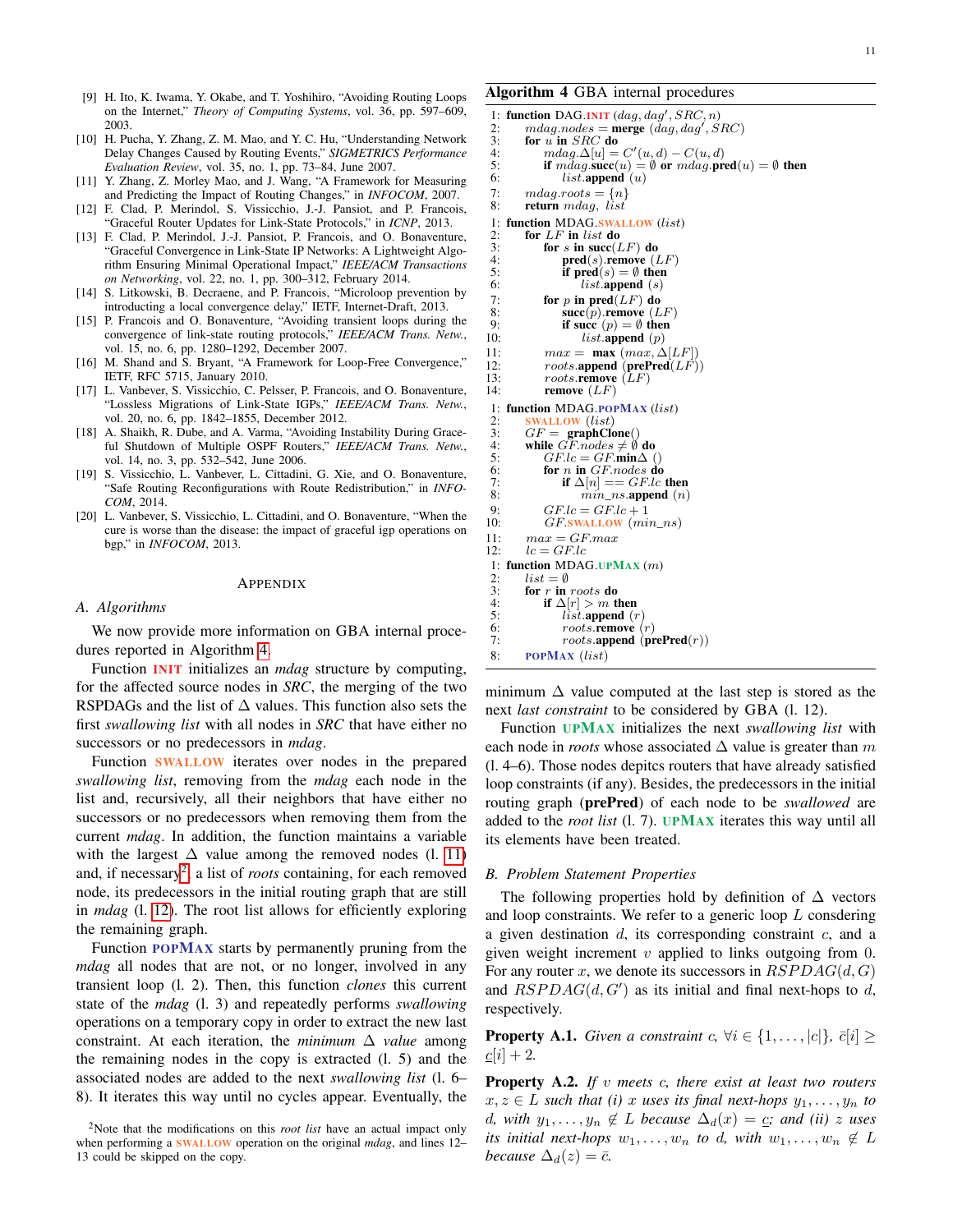**Property A.3.** All routers  $x \in L$  use their respective (i) initial *next-hops to* d *if* v *precedes* c*, and (ii) their final next-hops to* d *if* v *follows* c*.*

The following theorems about safety of a sequence follows from the properties above.

Theorem [1.](#page-3-1) *A weight sequence* s *avoids a loop* L *if and only if* s *contains only safe transitions with respect to the constraint corresponding to* L*.*

*Proof:* Let  $c = (c, \bar{c})$  and d respectively be the loop constraint and the destination associated to loop L. We prove the statement in two steps.

- if s includes an unsafe transition  $(v_i, v_{i+1})$  for c, then  $s$  does not prevent  $L$ . Indeed, by definition of unsafe transition, we have two cases: (i)  $v_i$  precedes  $\mathfrak{c}$  and  $v_{i+1}$ follows  $\bar{c}$ , and (ii)  $v_i$  follows  $\underline{c}$  and  $v_{i+1}$  precedes  $\bar{c}$ . All the routers in  $L$  will switch from their initial to their final next-hops to  $d$  in the first case, and from their final to their initial next-hops in the second case. In both cases, the transition from  $v_i$  to  $v_{i+1}$  can cause L to occur by definition of transient loop.
- if s only includes safe transitions for c, then s prevents L. Indeed, by definition of safe transition, for each pair of weight increments  $v_i$  and  $v_j$ , where  $v_i$  precedes  $c$ ,  $v_j$  follows c and  $j > i$ , there must exist a vector  $v_k$ such that  $i < k < j$  and  $v_k$  meets c. By Property [A.2,](#page-10-14) this means that each time routers in  $L$  switch from their initial to their final next-hops, there is an intermediate step (corresponding to  $v_k$ ) in which some routers switch before others in such a way that the possible loop is prevented. A symmetric argument can be applied to the case in which  $v_i$  follows c and  $v_j$  precedes c.

The two cases prove the statement.

Theorem [2.](#page-3-2) *An always increasing weight sequence* s *avoids a loop* L *if and only if* s *contains at least one vector meeting the constraint corresponding to* L*.*

*Proof:* Let  $c = (c, \bar{c})$  be the constraint corresponding to any loop  $L$ . By definition of always increasing sequence,  $s$  is a concatenation of three subsequences,  $s = l \, m \, h$ , where l is composed by vectors preceding  $c, m$  contains vectors meeting c, and h includes vectors following  $\bar{c}$ . By hypothesis, m cannot be empty. Thus, *s* does not contain unsafe transitions for *c*. The statement then follows by Theorem [1.](#page-3-1)

Also, the following theorem follows by the definition of intermediate forwarding CPC (see Section [IV\)](#page-5-0).

Theorem [3.](#page-6-0) *If a weight increment* v *satisfies the CPCs for all destinations, then no forwarding change occurs.*

*Proof:* Assume by contradiction that a forwarding change occurs for a destination  $d$  when  $v$  is applied, even if  $v$  verifies all the CPCs for  $d$ . By definition of forwarding change, a node  $\bar{x}$  must exist such that one of its shortest paths to d after the application of  $v$  is not included either in the initial nor in the final ones. Since only the weights of the links outgoing from 0 are changed by v, the paths from  $\bar{x}$  to 0 are the same as the initial ones. This means that 0 must also have changed its shortest paths to d.

By definition of CPCs, all the paths from 0 to  $d$  via initial successors have the same length after the application of  $v$ . Thus, for a forwarding change on 0 to occur, it must exist a path  $(0 x \dots d)$  shorter or equal than the shortest paths from 0 to  $d$  via any initial successor  $s^*$ . Since only the weights of the links outgoing from 0 are changed by  $v$ , this means that  $v[s^*] + C(0, d) \ge v[x] + C(0, x, d)$ , i.e.,  $v[s^*] \ge v[x]$  –  $offset[d][x]$ . This inequality contradicts the hypothesis that all CPCs are verified by  $v$ , thus proving the statement.

# *C. Safety and minimality proofs*

We now prove correctness and optimality of the AGBA algorithm with respect to the MCLP problem (see Section [IV\)](#page-5-0). Since MLP is a sub-problem of MCLP and GBA coincides with AGBA when CPCs are not enforced, the following proofs also show correctness and optimality of GBA with respect to the MLP problem (see Section [III\)](#page-3-0), as already proved in [\[12\]](#page-10-3).

In our proofs, we use the term *before* iteration  $j$  to denote all iterations that are lower than  $j$ . We also say that a constraint is *unsatisfied* (resp., *satisfied*) at an iteration j if it is not met (resp., it is met) by any vector computed by AGBA before *i*. Finally, given an increment vector  $v$  and a set of CPCs, we recall that the *pivot component* is the biggest component of  $v$  appearing in the left side of any CPC inequality, i.e., a component corresponding to an initial successor (see Section [IV\)](#page-5-0). For simplicity, we restrict to the case of a single pivot component per vector. However, lemmas and theorems can be easily generalized to multiple pivot components.

Our proofs leverage the following properties of AGBA which hold by definition of the algorithm.

<span id="page-11-0"></span>Property A.4. *At each iteration* j*,* AGBA *computes a vector* v such that  $v >^+ c$  *for all the constraints*  $c = (c, \bar{c})$  *still unsatisfied before* j*.*

<span id="page-11-1"></span>Property A.5. *Given any* AGBA *iteration* j*, let* v *be the vector that* AGBA *computes before the adjusting phase. For each component i of v, a constraint*  $c = (c, \bar{c})$  *still unsatisfied before j exists such that*  $v[i] = \max(c[i] + 1, 0)$ *.* 

<span id="page-11-2"></span>Property A.6. AGBA *computes always increasing sequences.*

<span id="page-11-3"></span>Property A.7. AGBA *stops as soon as all the constraints are met. Each constraint is met by one vector in the sequence.*

Properties [A.4](#page-11-0) and [A.5](#page-11-1) are ensured by the greedy vector computation (plus the fact that AGBA only increases some components of the vector during the adjusting phase). Property [A.6](#page-11-2) is the result of both vector computation and constraint removal. Properties [A.7](#page-11-3) derives from the constraint removal mechanism.

First of all, we show that AGBA always terminates.

<span id="page-11-4"></span>Lemma 1. *For any* AGBA *iteration, the pivot component of the computed vector remains bigger than any component appearing in the left side of any CPC inequality during the adjusting phase.*

*Proof:* The statement hold at the beginning of the adjusting phase by definition of pivot component.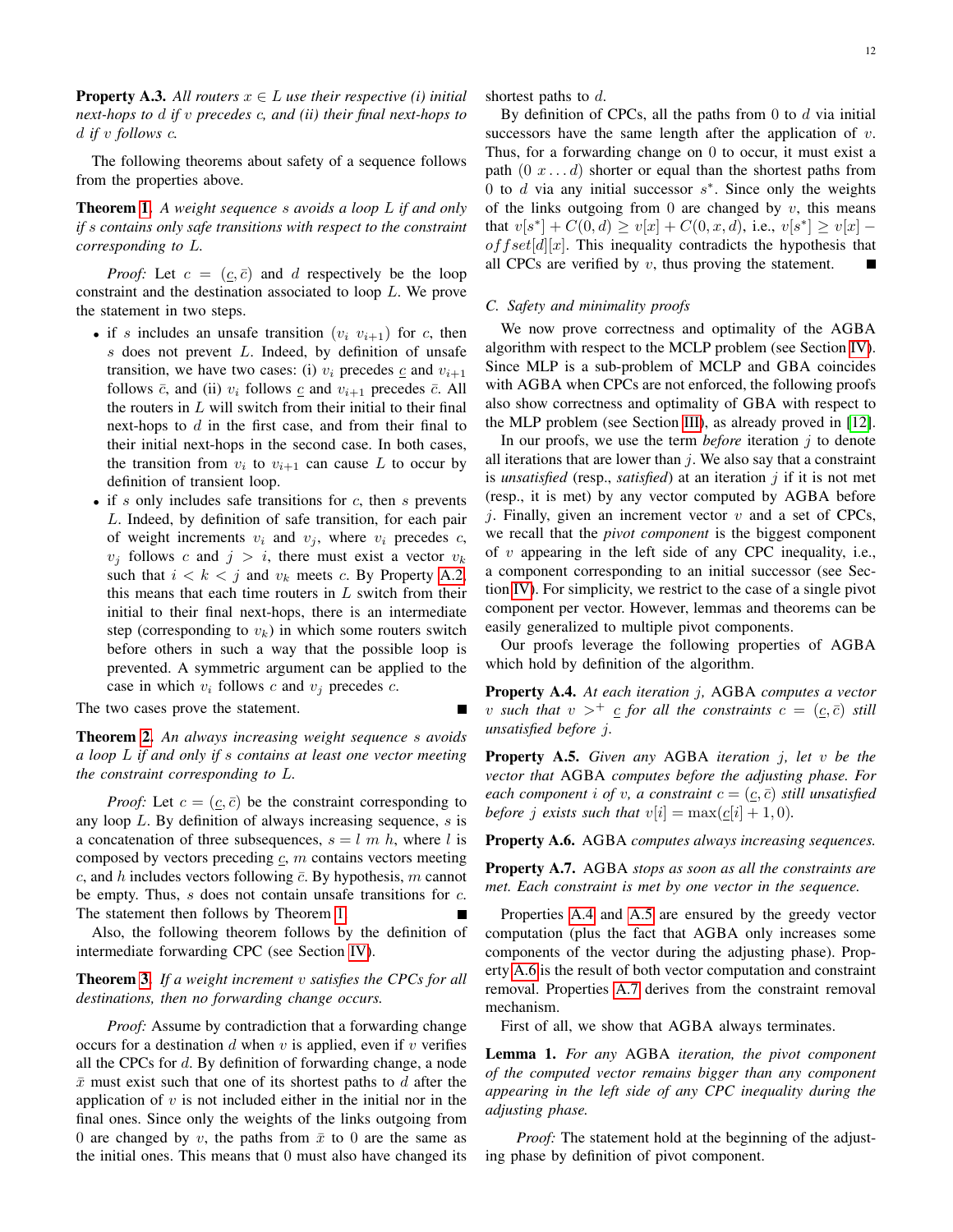Now, assume by contradiction that the statement holds until a given step s during the adjusting phase, but not after s. That is, at step s AGBA computes a vector in which at least one component  $m$  is bigger than the pivot component  $j$ , and  $m$ appears in the left side of some CPC inequalities. Let  $w$  and z be the vectors computed by AGBA respectively before and after step s. By hypothesis,  $\forall i \ w[i] \leq w[j]$  while  $z[m] > z[j]$ .

This hypothesis implies that AGBA has increased the  $m$ th component of  $w$  at step  $s$ . By definition, AGBA increases a component only if it appears in the right side of an CPC inequality. Thus, the inequality considered by AGBA in  $s$  must be  $v[l] \le v[m] + k$ , with  $k \ge 0$  and  $l \ne m$ . To accommodate this inequality, by definition, AGBA enforces  $z[l] = z[m] + k$ , that is,  $z[l] \geq z[m]$  since  $k \geq 0$ . All the other components are left unmodified, hence  $z[l] = w[l]$  and  $z[j] = w[j]$ .

We have two cases. If  $l = j$ , then  $z[l] \geq z[m]$  implies  $z[j] \geq$  $z[m]$ , which contradicts the definition of z. Otherwise, if  $l \neq j$ , then it must be  $w[l] = z[l] \ge z[m] > z[j] = w[j]$ , i.e.,  $w[l] >$  $w[i]$ , which contradicts the definition of w. In both cases, we contradict the hypothesis, which yields the statement.

<span id="page-12-2"></span>Lemma 2. *The pivot component is never modified by AGBA during the adjusting phase.*

*Proof:* Let  $p$  be any vector before the adjusting phase, and let  $p[i]$  be its pivot component. We now show that AGBA never modifies  $p[i]$ .

In the adjusting phase, AGBA iterates once on the sorted set of CPC inequalities, considering one inequality at the time and increasing some components of the vector if needed. Consider any step  $s$  in this iteration. Let  $w$  be the vector at the beginning of s. The following cases apply to the CPC inequality that AGBA considers at s.

- $v[j]$  does not appear in the inequality, hence it is not modified, by definition of AGBA.
- $v[j]$  appear in the left side of the inequality, which has the form  $v[j] \le v[i] + k$ , with  $i \ne j$  and  $k \ge 0$ . If the inequality is satisfied, AGBA will not modify any component of w. Otherwise, by definition, AGBA will only increase the value of  $w[i]$  while not modifying  $w[j]$ .
- $v[j]$  appear in the left side of the inequality, which has the form  $v[l] \le v[j] + q$ , with  $l \ne j$  and  $q \ge 0$ . By Lemma [1,](#page-11-4) it must be  $w[l] < w[j]$ . Hence, the inequality is already satisfied by  $w$ , and by definition, AGBA does not modify any component of  $w$ .

In all the cases, AGBA does not modify  $w[j]$ . The statement follows by applying the same argument to all the steps performed by AGBA during the adjusting phase.

Lemma [2](#page-12-2) implies that at least one constraint is satisfied by AGBA at each step. Indeed, the following lemma holds.

<span id="page-12-3"></span>Lemma 3. *At each iteration,* AGBA *computes a vector* v *that meets at least one constraint not met before.*

*Proof:* Consider any AGBA iteration  $i$ . Let  $C$  be the set of unsatisfied constraints at the beginning of  $i$ , let  $v$  be the computed vector before the adjusting phase, and let  $v[j]$  be its pivot component. By Property [A.4](#page-11-0) and [A.5,](#page-11-1) one constraint  $c = (\underline{c}, \overline{c}) \in \mathcal{C}$  must exist such that  $v >^+ \underline{c}$  and  $v[j] = \underline{c}[j]+1$ . By Property [A.1,](#page-10-15) it must also be  $v[j] < \overline{c}[j]$ , that is, c is met by v. The statement follows by noting that  $v[i]$  is unmodified by AGBA in the adjusting phase, by Lemma [2.](#page-12-2)

We now leverage Lemma [3](#page-12-3) to prove that AGBA always terminates in a finite number of iterations.

<span id="page-12-0"></span>**Theorem 4.** For any MCLP instance  $I = \langle C, A \rangle$ , AGBA *always terminates in* O(|C|) *iterations.*

*Proof:* By Property [A.7,](#page-11-3) AGBA stops when all the initial constraints  $\mathcal C$  are met. Hence, the statement directly follows by Lemma [3.](#page-12-3)

We now show that the sequences computed by AGBA are guaranteed to be safe and to avoid intermediate edges.

# <span id="page-12-4"></span>Lemma 4. *In AGBA, adjusting a vector according to a given CPC does not invalidate previously satisfied CPCs.*

*Proof:* Assume by contradiction that AGBA invalidates a previously satisfied CPC inequality (1)  $v[l] \le v[m] + k$  to satisfy another CPC inequality (2)  $v[i] \le v[j]+q$ . By definition of CPC,  $k, q \ge 0$ . Let w and z be the vectors computed during the adjusting phase immediately before and immediately after considering (2), respectively. Our assumption translates to having  $w[l] \leq w[m] + k$ ,  $z[i] \leq z[j] + q$ , and  $z[l] > z[m] + k$ . One of the following cases must hold.

- $w$  is already compliant with  $(2)$ . Then, by definition, AGBA does not modify any component of the current vector w, hence  $z[l] = w[l]$  and  $z[m] = w[m]$ . By definition of w, this means that it must be  $z[l] \leq z[m]+k$ , which contradicts the assumption.
- w is not compliant with (2) and  $j \neq l$ . By definition, AGBA only increases the  $j$ -th component of  $w$ , i.e.,  $z[i] > w[i]$  but  $z[l] = w[l]$  and  $z[m] = w[m]$ . By definition of w, this implies that  $z[l] \leq z[m] + k$ , which contradicts the assumption.
- w is not compliant with (2) and  $j = l$ . Since (1) has been considered by AGBA before (2), then it must be  $w[i] = w[j] > w[i]$  by definition of the sorting phase in AGBA. This means that (2) has been already satisfied by w, contradicting the hypothesis of this case.

All cases lead to a contradiction, yielding the statement.

<span id="page-12-1"></span>Theorem 5. *The weight sequences computed by* AGBA *prevent both transient loops and intermediate edges.*

*Proof:* Let *I* be any MCLP instance, and let *s* be the sequence computed by AGBA on  $I$ . By Property [A.6,](#page-11-2)  $s$  is an always increasing sequence. By Lemma [3,](#page-12-3) each constraint is met by at least one vector in s. Thus, Theorem [2](#page-3-2) ensures the prevention of transient loops. Moreover, by definition of the AGBA adjusting phase and by Lemma [4,](#page-12-4) all the CPCs inequalities are satisfied by each weight increment in s. Hence, Theorem [3](#page-6-0) guarantees the prevention of intermediate edges. ■

Finally, we prove the minimality of the sequences computed by AGBA.

<span id="page-12-5"></span>**Lemma 5.** Let I be any MCLP instance,  $s = (s_1 \dots s_n)$  be *any sequence solving I, and*  $g = (g_1 \dots g_m)$  *be the sequence computed by* AGBA *on* I, with possibly  $n \neq m$ . The last *vectors of the sequences verify*  $v_n \geq q_m$ .